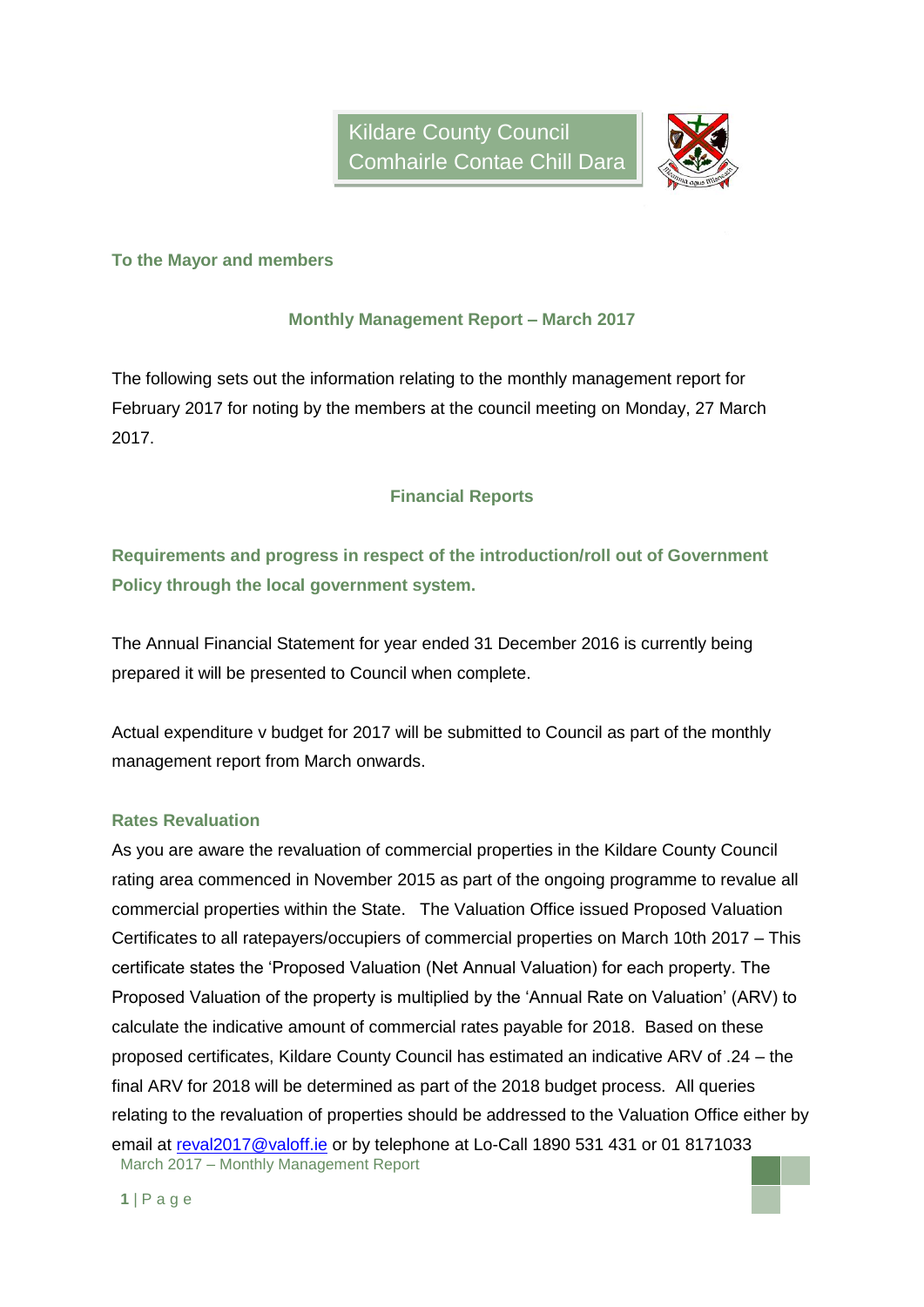between 9.30am and 5.30pm Monday to Friday, excluding public holidays. Any representations to the Valuations Office in respect of these Proposed Valuation Certificates must be made by 18<sup>th</sup> April 2017. Final Valuation Certificates will issue in September 2017 and will take effect from 1<sup>st</sup> January 2018. The Valuation Office gave a presentation to Members on February 27<sup>th</sup> 2017 explaining the revaluation process. Valuation Office staff will be on site in our Council Offices in Aras Chill Dara, Naas on  $20<sup>th</sup>$  and  $21<sup>st</sup>$  of March between 9.30am and 4.30pm to meet with ratepayers/occupiers who have queries on the Proposed Valuation Certificates. No appointment necessary.

Full details are available on the Kildare County Council website.

### **Housing**

| <b>Location</b>       | <b>No. of Units</b> | <b>Status March 2017</b>                        |
|-----------------------|---------------------|-------------------------------------------------|
| Highfield/The         | 19 units            | Construction commenced on site December         |
| Paddocks, Kilcock     |                     | 2016. Contractor: Kercon Construction.          |
|                       |                     | Construction programme: 11 months.              |
| Athgarvan Road,       | 13 units            | Approval Stage 4 received Q1 2017               |
| Newbridge             |                     |                                                 |
| Dominican Priory,     | 7 emergency         | Work commenced in November 2016.                |
| Athy                  | accommodation       | Completion anticipated in March 2017.           |
|                       | units and 1 staff   |                                                 |
|                       | accommodation unit  |                                                 |
| Tankardsgarden,       | 4 units             | Tender for design team services to be issued to |
| Newbridge             |                     | the National Framework Agreement for Architect  |
|                       |                     | Lead Design Team Services administered by the   |
|                       |                     | Office of Government Procurement.               |
| St. Patricks Park     | Refurbishment of 23 | Lot 1 (4 units): Works commenced on site in     |
| Rathangan             | Units               | January 2017.                                   |
| <b>Remedial Works</b> |                     | Contractor: Noonan Construction Ltd.            |
| (Phase 1)             |                     | Construction programme: 15 weeks.               |

### **Capital Programme**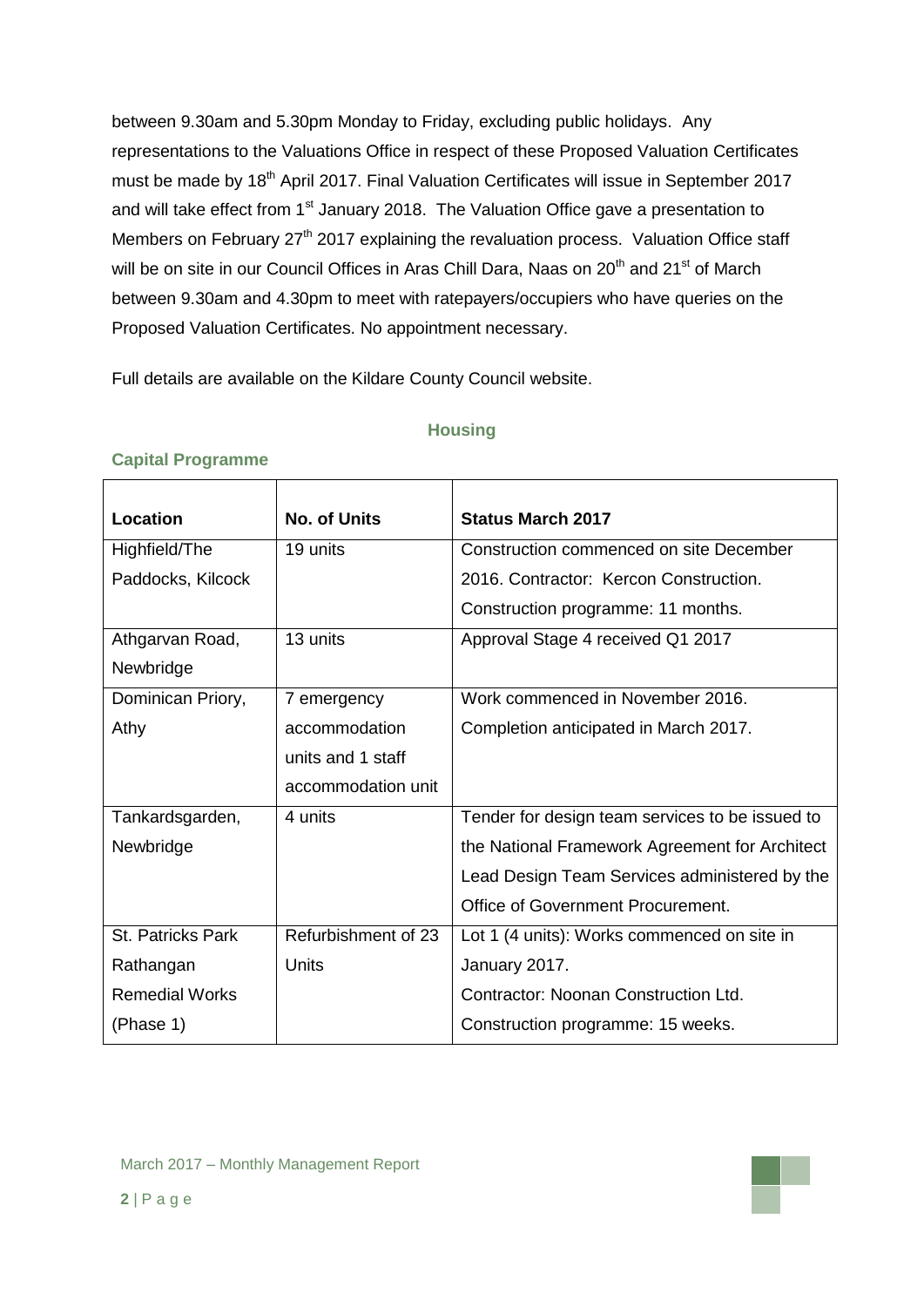| St. Patricks Park     | Demolition of 21     | Resident information session held 2 March                                  |  |  |
|-----------------------|----------------------|----------------------------------------------------------------------------|--|--|
| Rathangan             | units, refurbishment | 2017.                                                                      |  |  |
| <b>Remedial Works</b> | of 19 units,         | Part 8 to follow.                                                          |  |  |
| (Phase's 2 & 3)       | construction of 16   |                                                                            |  |  |
|                       | units.               |                                                                            |  |  |
| Dunmurray Rise        | 32 units             | Part 8 on display 28 <sup>th</sup> February 2017 to 11 <sup>th</sup> April |  |  |
| Kildare [Phase 3]     |                      | 2017. Submissions by 28 <sup>th</sup> April 2017.                          |  |  |
|                       |                      | Shortlist of contractors to be completed by                                |  |  |
|                       |                      | March 2017. Tender process: May 2017.                                      |  |  |
| <b>Anne Street</b>    | 12 units             | Part 8 on display 14 <sup>th</sup> March 2017 to 2 <sup>nd</sup> May       |  |  |
| Prosperous            |                      | 2017.                                                                      |  |  |
|                       |                      | Submissions by 19 <sup>th</sup> May 2017.                                  |  |  |
|                       |                      | Shortlist of contractors to be completed by                                |  |  |
|                       |                      | March 2017. Tender process: June 2017.                                     |  |  |
| Beechgrove,           | 18 units             | Part 8 to be launched April 2017.                                          |  |  |
| Rathangan             |                      |                                                                            |  |  |
| Rathasker Road,       | 50 units             | Part 8 to be launched April 2017.                                          |  |  |
| <b>Naas</b>           |                      |                                                                            |  |  |
| Athgarvan Village     | 30 units             | Tender for the appointment of consultants                                  |  |  |
|                       |                      | complete. Design Team Consultants appointed.                               |  |  |
|                       |                      | Design proposals currently being prepared.                                 |  |  |
| Dominican Lands       | 25 units             | Approval Stage 1 application submitted to                                  |  |  |
| Athy                  |                      | DHPCLG in December 2016.                                                   |  |  |

# **Approved Housing Body Schemes**

| Flinter's Field, Athy   35 units |          | Respond Housing Association - Part 8 Briefing meeting |  |  |
|----------------------------------|----------|-------------------------------------------------------|--|--|
|                                  |          | for Athy MD Members on 20 <sup>th</sup> March 2017    |  |  |
| Castlefen, Sallins               | 28 units | Tuath Housing Association - Part 8 to be launched in  |  |  |
|                                  |          | Quarter 1 2017.                                       |  |  |

٣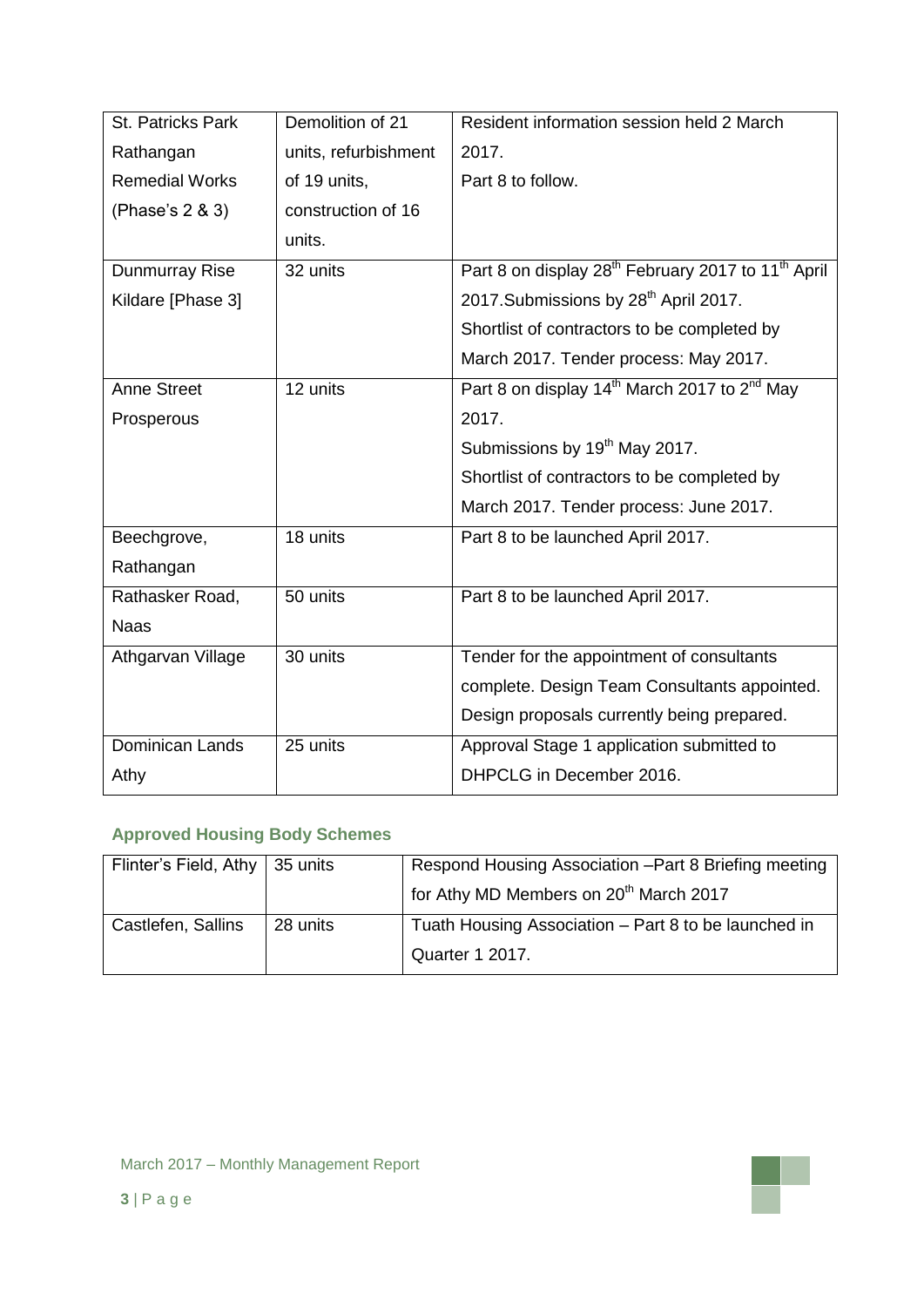### **PPP Schemes**

| Craddockstown, | 74 units | Part 8 to be published by the end of March. Section 85 |  |
|----------------|----------|--------------------------------------------------------|--|
| <b>Naas</b>    |          | agreement to be presented to MD Members at March       |  |
|                |          | meeting.                                               |  |
| Butterstream,  | 80 units | Design Development stage. Part 8 to be launched in     |  |
| Clane          |          | $Q2$ .                                                 |  |

### **Infill Schemes**

| Narraghmore    | 4 units     | Stage 1 Application submitted to DHPCLG Q4 |  |
|----------------|-------------|--------------------------------------------|--|
|                |             | 2016.                                      |  |
| Newtown House  | 4 estimated | Feasibility Investigations in progress     |  |
| Glandore, Athy |             | Feasibility Investigations in progress     |  |
| Skenagun,      |             | Feasibility Investigations in progress     |  |
| Castledermot   |             |                                            |  |

### **Part V**

| Completed   | 4 units |
|-------------|---------|
| In Progress | 9 units |

### **Acquisitions**

| Acquisitions<br>units |  |
|-----------------------|--|
|-----------------------|--|

### **Housing Maintenance**

A total of 475 calls were logged and assigned by the Response Maintenance Team in February. Of these, 330 were assigned to either a Clerk of Works or a contractor for completion. The remaining number of 145 requires further assessment or are deemed to be the responsibility of the tenant

### **Vacant Housing Repair and Leasing Initiative**

A key component of the Rebuilding Ireland Action Plan for Housing and Homelessness is a new scheme, the Vacant Housing Repair and Leasing Initiative, which targets the delivery of social housing and also ensures that existing housing stock is used to the maximum degree possible. The initiative was piloted in Waterford and Carlow in 2016 and is now being rolled out nationally. The basis of the scheme is that repair and improvement works to suitable

March 2017 – Monthly Management Report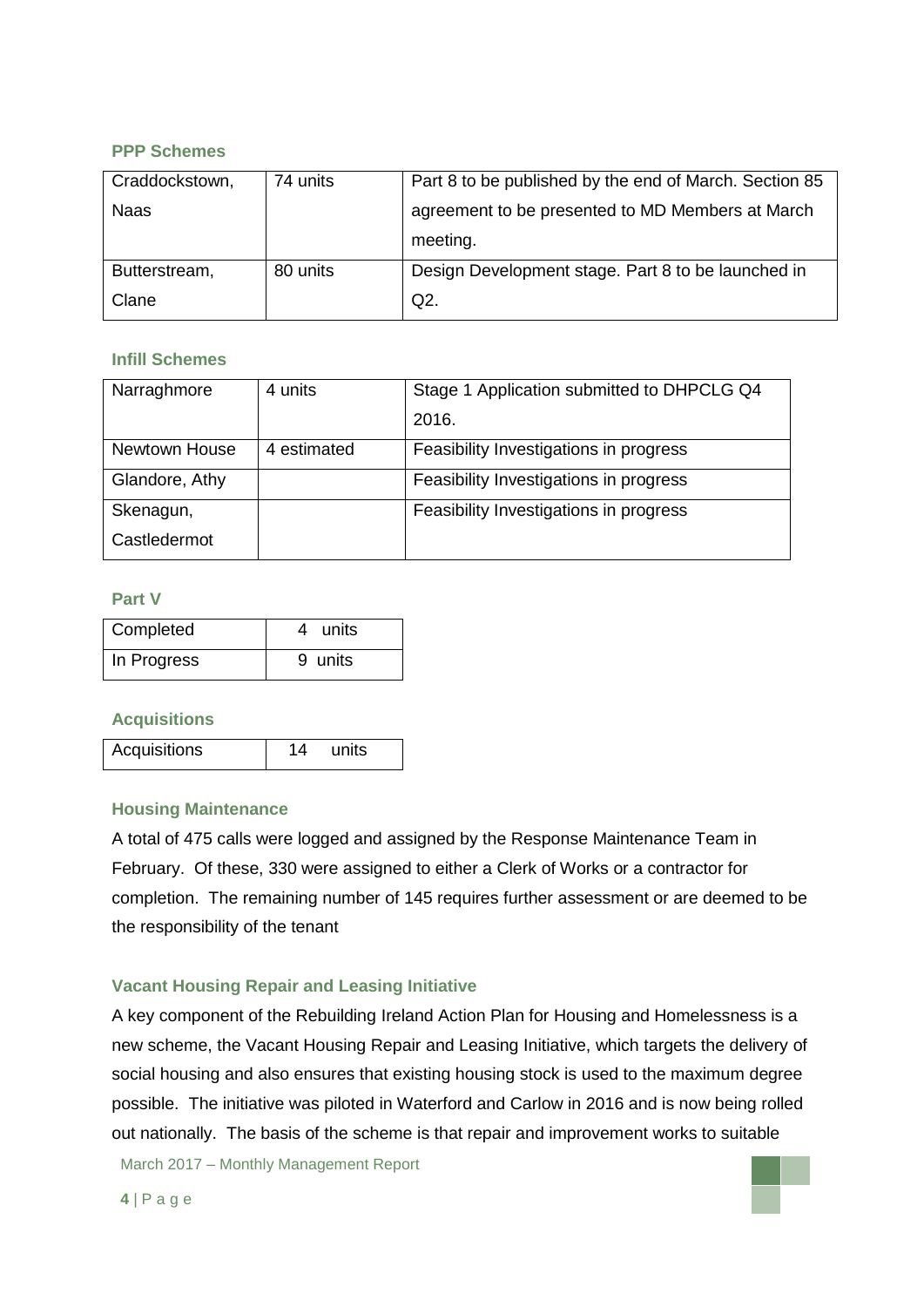vacant properties are funded to bring them up to standard for rented accommodation and the cost of the works is then deducted from lease payments over an agreed lease term. There are a number of requirements in relation to the scheme:

- The property must be vacant.
- There has to be a social housing demand for the property.
- The property has to be assessed as being viable to provide accommodation.
- The minimum lease term is 10 years and is preferably 20 years.
- The lease payments are based on the current market rental rates in the property location, less 20% to cover vacant periods and administration/management.
- The scope and cost of the works, and the recoupment of the works cost through the lease payments, are agreed between the owner and the local authority.
- The initiative is not available for private renting.

The Department of Housing, Planning, Community and Local Government has prepared a list of frequently asked questions which can be accessed via the following link: **[http://www.housing.gov.ie/sites/default/files/publications/files/repair-leasing-faqs\\_feb-2017.pdf](http://www.housing.gov.ie/sites/default/files/publications/files/repair-leasing-faqs_feb-2017.pdf)**

Consideration is currently been given to what resources, both technical and administrative, are required to manage the scheme and whether such resources are currently available in the Housing Department.

### **Planning and Strategic Development**

### **1. Development Plans / Local Area Plans**

- The County Development Plan  $2017 2023$  came into effect on the 1<sup>st</sup> March, 2017.
- Clane Local Area Plan. Material Alterations to the Draft Clane Local Area Plan went on public display for a period of four weeks from the  $28<sup>th</sup>$  February, 2017 to the  $27<sup>th</sup>$  March, 2017.
- Leixlip Local Area Plan. The members of Leixlip/Celbridge will consider the Chief Executive's report on submissions received to Draft LAP for Celbridge at a meeting of the members of Leixlip/Celbridge MD on 27<sup>th</sup> March, 2017.
- Celbridge Local Area Plan. The Chief Executive prepared his report on submissions received to the Draft Celbridge Local Area Plan and this was issued to the members, on the 16<sup>th</sup> March, for their consideration.

March 2017 – Monthly Management Report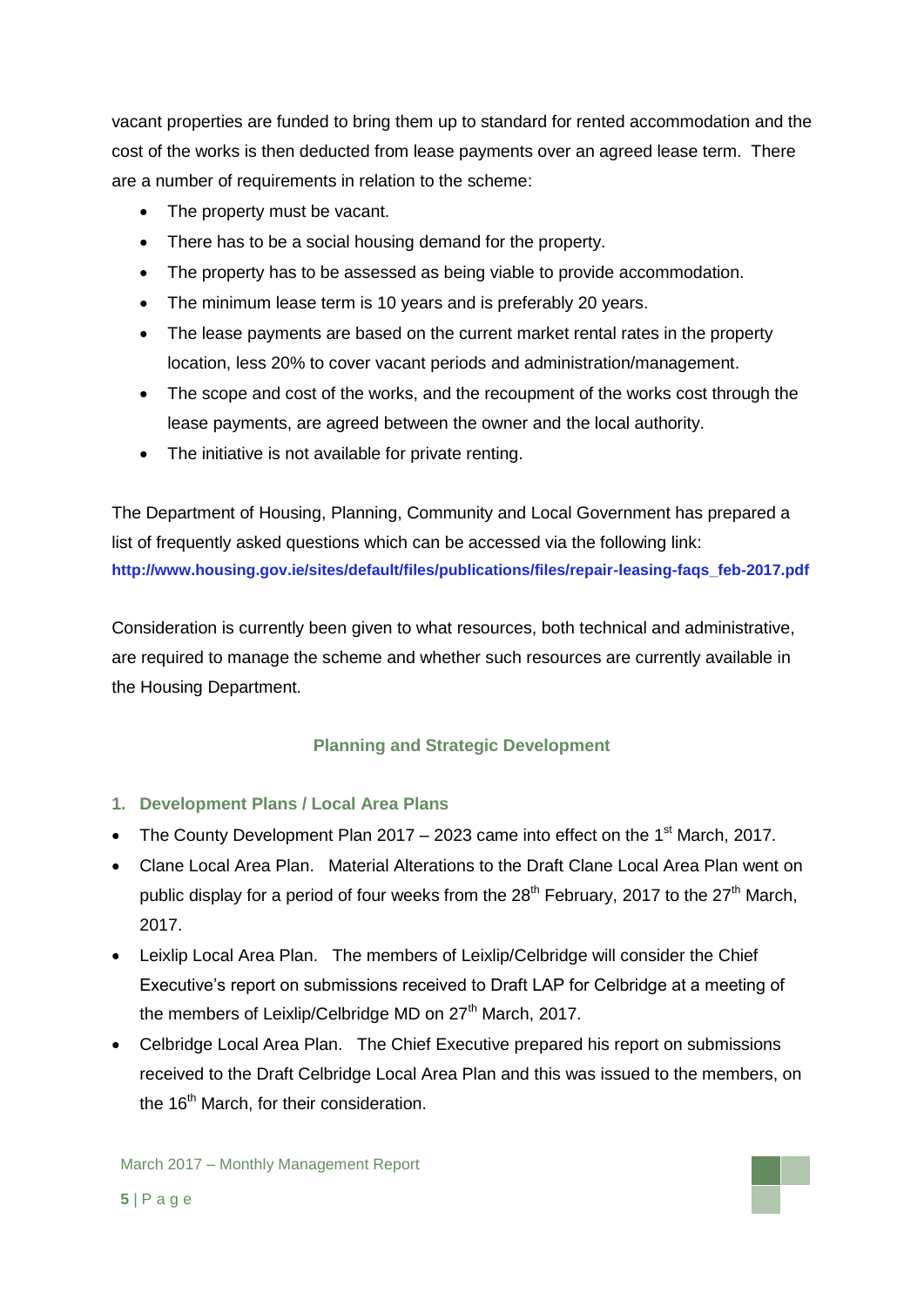### **2. Development Management**

|  | <b>Number of planning applications received</b> |  |
|--|-------------------------------------------------|--|
|  |                                                 |  |

|       | <b>February</b> | Year            |  |  |
|-------|-----------------|-----------------|--|--|
| 2015: | 76              | 1,192           |  |  |
| 2016: | 109             | 1,376           |  |  |
| 2017: | 120             | $213$ (to date) |  |  |

### **Planning applications decided: February 2017**

| Granted:                      | 73 |
|-------------------------------|----|
| Retention:                    | 18 |
| <b>Extension of Duration:</b> | 8  |
| Refused:                      | 20 |

### **Planning applications of note granted: February 2017**

**16/624 Marchford Limited**: - Extension to Lawlor's Hotel, Naas comprising 80 additional hotel bedrooms, 140 parking spaces and ancillary works..

**16/1360 Greyabbey Developments Ltd**: Extension of duration to develop lands on site of approx 40.8 hectares to the east and west of the Nurney Road.

**16/1249 Cumann Luthcleas Gael:** The refurbishment and extension of the existing clubhouse facility and minor modification to the playing field and the enclosures. GAA Grounds, St. Conleth's, Newbridge.

### **New Applications of note received February 2017**

**17/144 Le Chéile Athletic Club, Leixlip:** Development of additional facilities at athletics track in Leixlip Amenities Centre including floodlights.

**17/147: Garyaron Homes Ltd:** Revised site layout to provide 125 houses at Melitta Road, Kildare.

**17/204: Arryton Properties Ltd:** Development of 79 semi-detached and detached dwellings at Ballymore Eustace.

### **3. Building and Development Control –Taking in Charge**

Building and Development Control has advertised the public consultation process of the taking in charge of the following estates.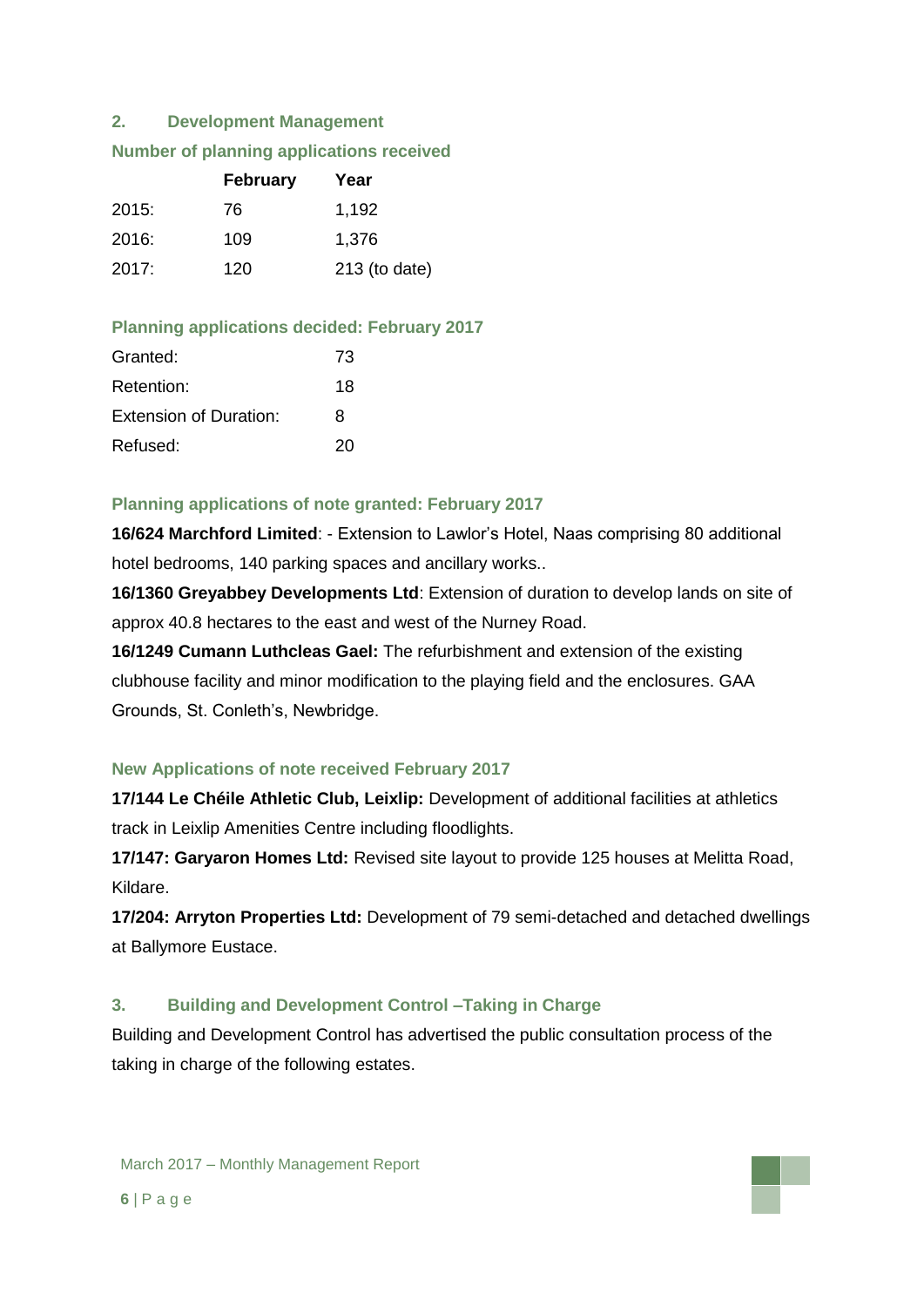- 1. Oldtown Mill, Celbridge.
- 2. Wolstan Haven, Celbridge.
- 3. Griffin Rath Manor (Phase 2), Maynooth.
- 4. Ard na Gréinne, Maynooth.
- 5. Ardnagappagh, Clane.
- 6. Emerson Court, Prosperous.
- 7. Killybegs Manor, Prosperous.
- 8. Radharc na hEaglais, Derrinturn.
- 9. Old Hollow Park, Kilshanroe.
- 10. Caragh Court, Naas.
- 11. Millbridge Way, Naas.
- 12. Corbally Court, Naas.
- 13. The Maudlings, Naas.
- 14. Racecourse Gate, Naas.
- 15. The Stables, Kill.
- 16. Curragh Grange, Newbridge.
- 17. Temple Mills, Rathangan.
- 18. Preston Brook, Rathangan.
- 19. Doctors Court, Rathangan.
- 20. Rheban Manor, Athy.
- 21. Hopkins Haven, Monasterevin.
- 22. Oak Park, Narraghmore.

Maps showing these developments are on display at the public counter in the Planning Department from  $6<sup>th</sup>$  March 2017 to  $7<sup>th</sup>$  April 2017 inclusive. Objections or representations may be made in writing to the Council in relation to the proposed declaration before 26<sup>th</sup>April 2017.

Building and Development Control will continue to engage with Irish Water in relation to completing the taking in charge of all estates which have been advertised. On receipt of consent from Irish Water, recommendations to take in charge the remaining estates will be finalised and listed for consideration for taking in charge by the members at the respective Municipal District meetings.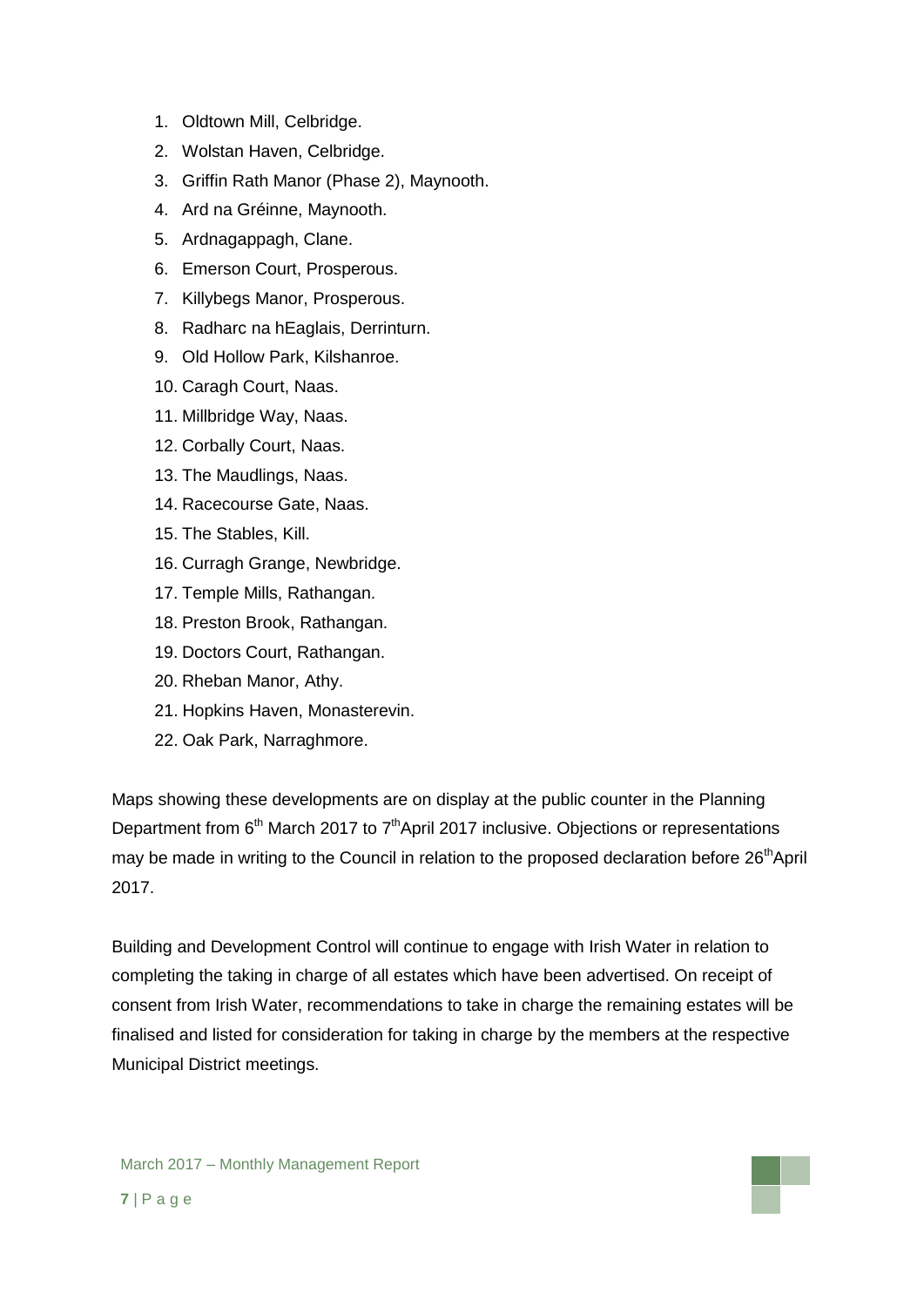#### **Library and Arts Service**

### *Library Development Programme*

*Strategies Actioned from: IDEAS REALISED: Spreading the Word... Kildare County Council Library Services Development Plan 2015 - 2019*

### **Capital Projects and New Service Provision**

#### **Athy Capital Project**

Tenders evaluated for the main contractor, work to commence onsite in March/April.

### **Naas Library Capital Project**

Tender documents are being compiled for Stage 2 of tender process. Five, fully integrated design team (architect led) companies have been shortlisted to tender at Stage 2.

### **External WiFi at your Library**

Works completed to enable external WiFi provision at Leixlip Library this will now complement the external WiFi provision at Athy Library. Investigations are taking place at Maynooth and Ballitore Libraries to provide external provision.

#### **Library Management System - National Implementation**

By the 23rd March all library authorities will be on the single Library Management System. All four Dublin Authorities are now co operating which will allow the provision of a single national catalogue and universal membership. Now Kildare members will be in a position to use their library membership in any public library in the Country.

### **National Book Distribution Service**

Currently 20 library authorities are participating in the scheme. By the 10th April all library authorities will be part of this innovative service. **What does this mean to our members**? With effect from 10th April, Kildare members will have speedy access to books and other materials held in all library authorities nationwide. The delivery system is so effective that reserved material can be provided within a day.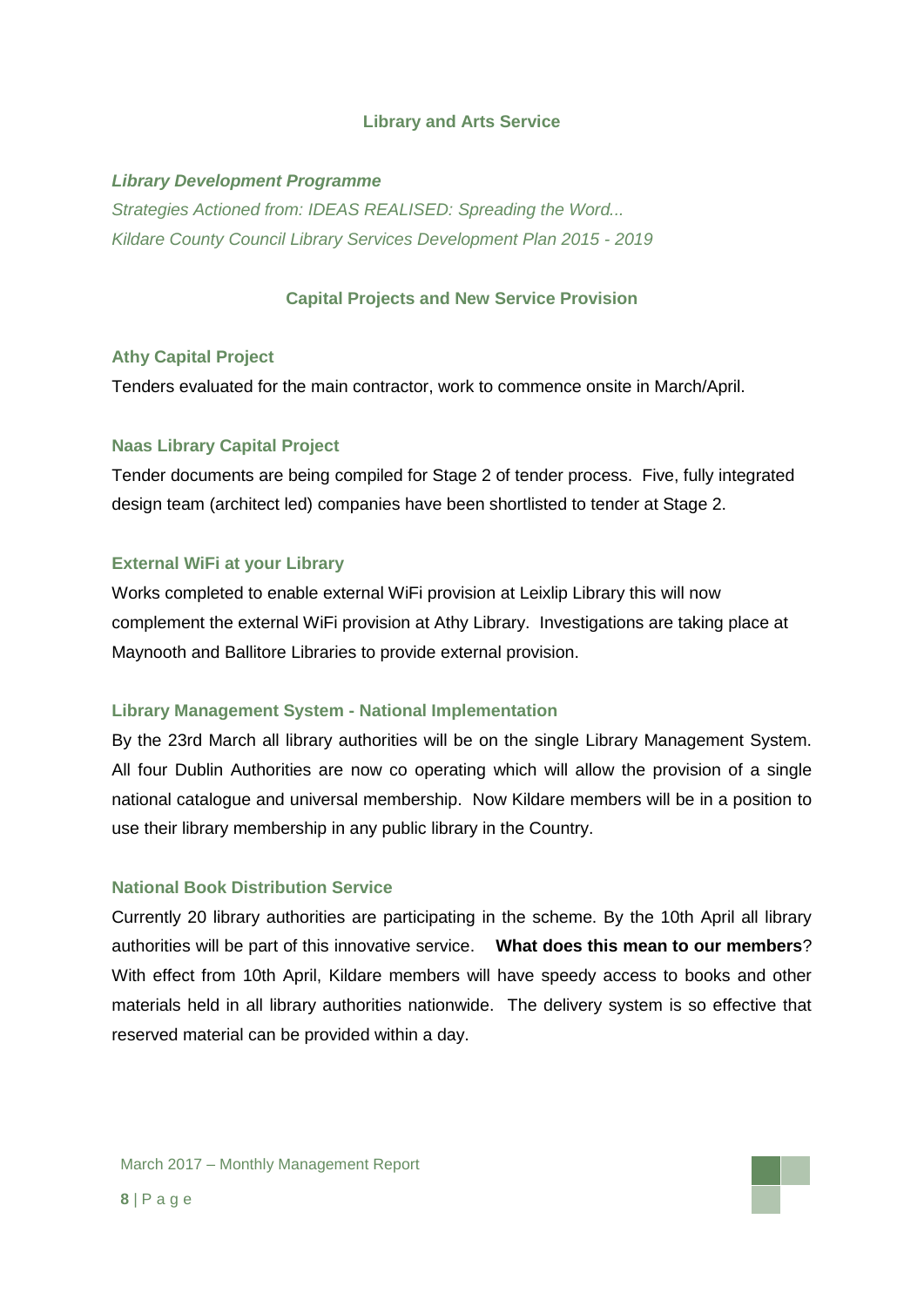#### **eServices Roadshow**

The eServices team are gearing up for their annual roadshow where they visit all 7 full time branches to demonstrate eServices provided by Kildare Library Service. This successful Roadshow will be complemented by a new eServices brochure.

#### **Energy Audits**

A number of energy audits have taken place for Leixlip, Maynooth and Kilcullen libraries. Once completed the library service intend to apply for energy conservation grants to progress these essential works.

### **Review of National Library Public Library Policy**

The current policy 'Opportunities for All' is under review; Kildare staff has participated in consultation in Dublin and has delivered a public focus group in the area of Adult Learning to assist informing the new public library policy. Kildare staff also facilitated a regional staff consultation in Munster to explore future trends and objectives.

### **Staff Training and Development**

Kildare library staff who have been key participants on the National Reading and Literacy Development working group provided training to staff from around the country in the area of 'Storytime Delivery and Parental Engagement' in preparation for the newly devised 'Spring into Storytime' Festival to take place in April.

### **News and Highlights - Feb/March Library Programme of Events**

#### **Creative Ireland**

The Kildare Creative Ireland consultation took place in the Keadeen Hotel on 15th March. Participants were joined by John Concannon, Creative Ireland Chief Executive and Kevin Lonergan, Department of Arts, Heritage, Regional, Rural and Gaeltacht Affairs. The event was well attended with c120 participants and this gathering will be the first of a number of consultations to take place this year which will inform the Kildare Culture and Creativity Strategy.

#### **Toys Technology and Training 2017 Programme**

This series of talks designed to offer support to children and adults with learning difficulties, disabilities or more significant needs has commenced. Current talks include 'Sensory Processing and your Child, Does my Child have an Additional Need, Empowering People

March 2017 – Monthly Management Report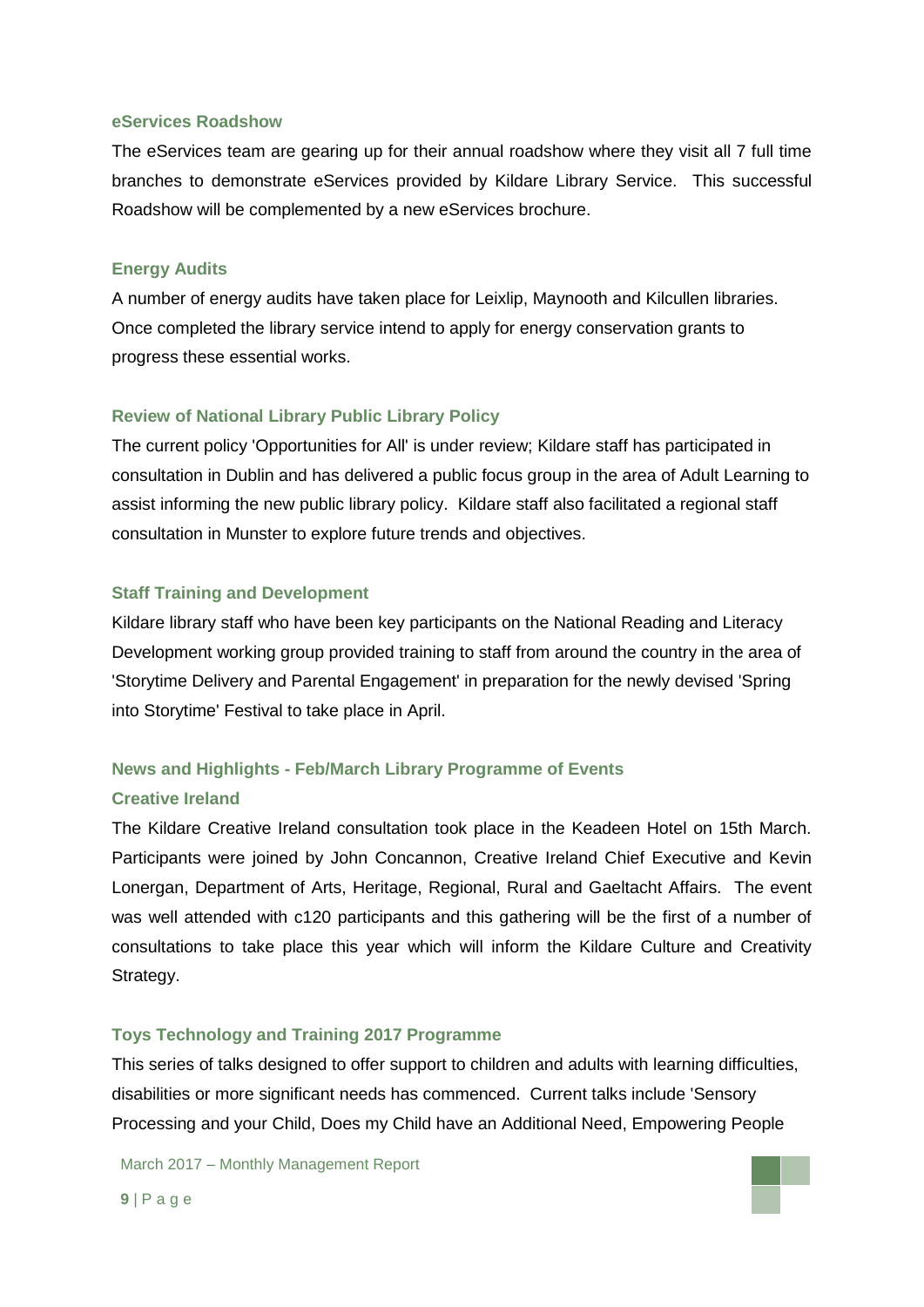with Autism and Mental Health Management for Teens'. This specialised lecture series can be accessed free of charge throughout the county.

#### **Discover Explore Learn - STEAM at your library**

This free programme aims to create an environment to explore, test, engage, inspire and provide an avenue for library members to experience science, technology, engineering, arts and maths (STEAM) at their local library. Engineers Week took place in February; children in the county were enthralled at the KNEX workshops and learned new skills at the 'Machines and Mechanisms Workshops'. The 'Kids Brain' Workshops to develop children's cognitive skills through practice of the Japanese abacus was a highlight of the week.

#### **Coding Clubs at your Library**

New coding clubs have been set up in Naas and Leixlip Libraries for 8-15 year olds, from the outset there has been great enthusiasm from the mini coders.

#### **'Let's Talk About Parenting' 2017 Programme**

A series of talks organised with support from the HSE, Tusla, Kildare Youth Service, Community Awareness of Drugs, Teach Tearmainn and Kildare County Childcare Committee. Talks which took place this month 'Self Harming Behaviours in Young People, Helping your Child to Sleep Better and Building Self-Esteem in Young Children' were heavily attended.

### **Féile Bríde Festival in Kildare Town**

This successful festival has gone from strength to strength - this year to celebrate Féile Bride, craft workshops took place throughout the County with an evening of word, music and song in Kildare Town Library.

#### **Harry Potter Night**

Mini wizards came out in force in February to enjoy fun filled, spell themed workshops throughout the library service to celebrate this annual Harry Potter Night.

#### **Beginners and Intermediate Computer Classes for Adults**

Classes have commenced in Kildare Town, Leixlip and Celbridge Libraries aimed at developing digital literacy skills in our community.

March 2017 – Monthly Management Report

**10** | P a g e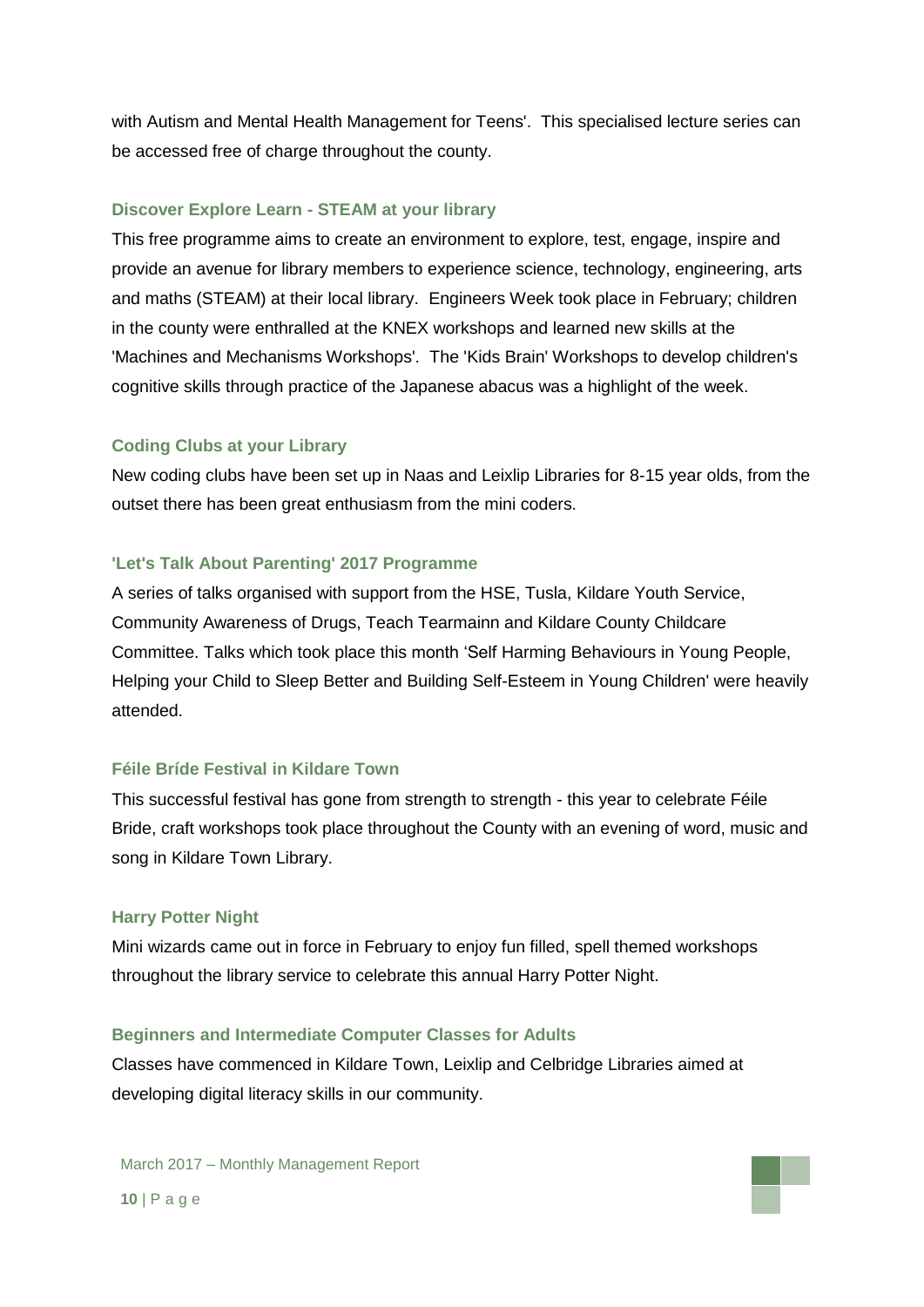### **Jobs Clubs**

Supporting the 'Work Matters' programme in the library service, Leixlip Library has set up a Jobs Club, which gives help and advice on employment matters.

### **Local Community and Development Committee (LCDC)**

The last LCDC meeting was held on Wednesday 1<sup>st</sup> March 2017. Paul Lemass and David Dalton from the Department of Housing, Planning, Community & Local Government attended the meeting.

### **A. Social Inclusion Programme (SICAP)**

An update on SICAP progress to date was given by the SICAP sub group chairperson, Pat Doyle. Paul Lemass commented that he was very impressed on the level of engagement, and the dynamic approach to overseeing, supporting and delivering the SICAP programme.

### **B. Rural Development LEADER programme**

An update on the LEADER programme was given by the rural development sub group chairperson David Walsh. The first call for Expressions of Interest for LEADER funded projects focussing on tourism development is currently open. €206,114 will be made available in 2017 with grants in the order of €500-€50,000. The date for receipt of expressions of interest is March  $31<sup>st</sup>$ . Information sessions were held around the county. Further information is available from County Kildare LEADER Partnership 045- 895450.

### **C. Mental Health supports- Mojo men's pilot programme**

The launch of the evaluation of the Mojo pilot programme will take place in the ETBI offices, Pipers Hill on Monday 3<sup>rd</sup> of April by Minister McEntee at 1pm.

A mini Mojo programme is scheduled to commence in Kilcock in the coming weeks. Referrals are been taken at present.

### **D. Area Focus**

A third meeting of the LCDC representatives aiming to work more collaboratively in Athy took place in December. This was a very positive meeting with actions 2017 agreed. An Executive sub group was formed to focus on longer term collaboration.

March 2017 – Monthly Management Report

**11** | P a g e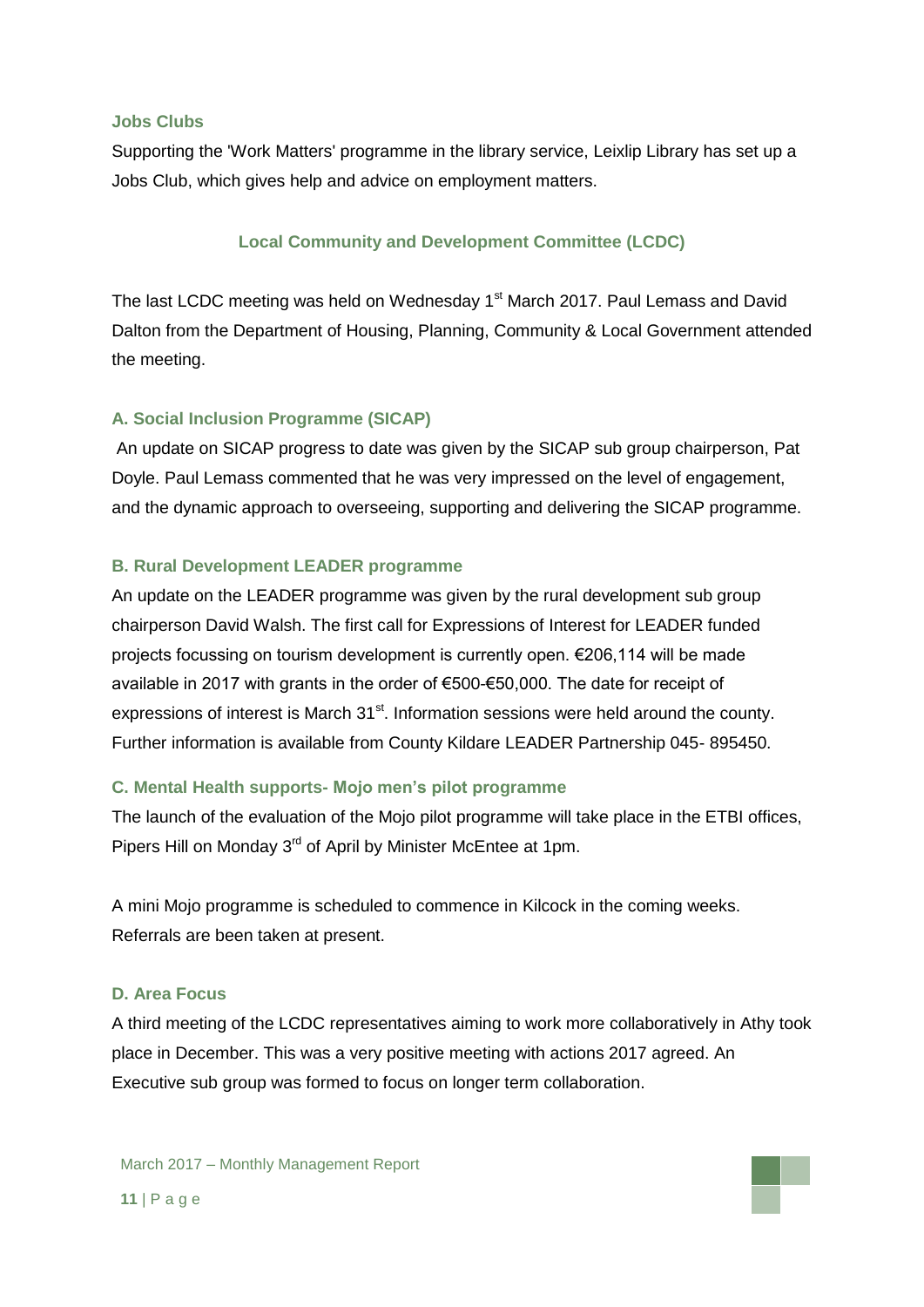### **E. DEIS Plan 2017**

There are no new additional DEIS schools in Kildare following the recent announcement of DEIS school expansion from September 2017. The LCDC and CYPSC wrote a joint letter outlining concerns given the demographic of the county, challenges experienced in schools and relatively low level of DEIS provision in Kildare.

### **F. Department Feedback**

The Department officials present were very positive about the work and role that Kildare LCDC is playing. They gave feedback to the committee in this regard and invited representatives to present at the national Interdepartmental Group in April.

Next LCDC meeting: 24<sup>th</sup> May 2017

### **Water Services and Environment**

### **Major Capital Projects (Irish Water's Capital Investment Plan 2014-2016)**

- **Upper Liffey Valley** 
	- o **Osberstown Wastewater Treatment Plant Upgrade Contract** The plant was up-graded to 100,000 PE treatment capacity in May 2016. The final phase (bringing the "liquid stream" treatment capacity to 130,000 PE) is currently being completed. The plant is currently being process proved until October 2017**.**
	- o **Osberstown Sewerage Sludge Treatment Facility Upgrade** Irish Water intend delivering the Osberstown wastewater treatment plant 'sludge stream' works as part of an upgrade to the Osberstown Sludge Treatment Facility.
	- o **Contract 2A (Newbridge Eastern Interceptor Sewer)** The Planning, Design and Procurement stage is under way. Planning permission has been granted to Irish Water for the Little Connell Pumping Station. The CPO is due to be published by Irish Water in Q1-2017. Short listing of contractors is being finalised by Irish Water. Tenders to market are due to issue by Irish Water in Q1**/**Q2-2017.

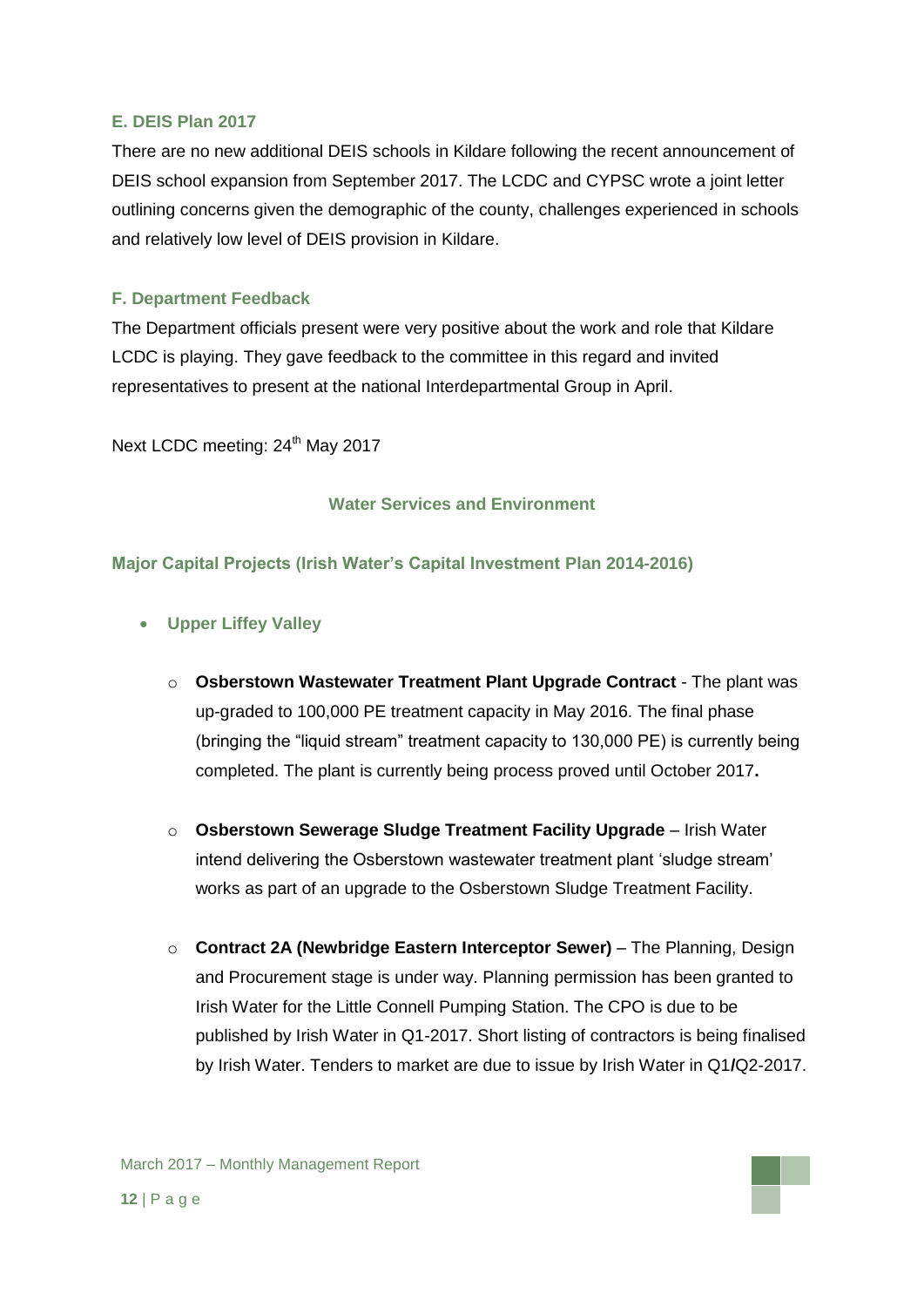o **Contract 2B (Network)** – The Planning Design and Procurement stage is under way. Planning permission has been granted to Irish Water for the Monread and Clane Pumping Stations. The CPO is due to be published by Irish Water in Q1**/**Q2-2017. Short listing of contractors by Irish Water is ongoing. Tenders to market are due to issue by Irish Water in Q2-2017.

### **Lower Liffey Valley**

- o **Castlewarden to Ballygoran Pipeline and Reservoir Contract** Operational.
- o **Ballygoran to Collinstown Watermain Contract** Operational
- o **North Leixlip Sewerage Scheme** Operational
- o **Leixlip Wastewater Treatment Plant Upgrade Contract** The plant upgrade to 150,000 PE treatment capacity has been commissioned. The plant is being process proved for 12 months until June 2017.
- o **Celbridge Road Network Reinforcement Project -** Consultants were appointed in April 2016 and are preparing a Design Review Report to address sewerage network capacity constraints in the Celbridge catchment. Final route selection is at an advanced stage.

### **Kildare Town**

o **Kildare Town Network Contract** – Works commenced on site in January 2016. Works are now substantially complete, commissioned and have been handed over to KCC Operations Section. The scheme has now entered a 12 month defects period.

### **Minor Capital Projects**

Irish Water have identified the Minor Capital Programme as a means of getting value for money and cater for investment drivers namely:-

- Drinking Water Quality
- Environmental Compliance

March 2017 – Monthly Management Report

**13** | P a g e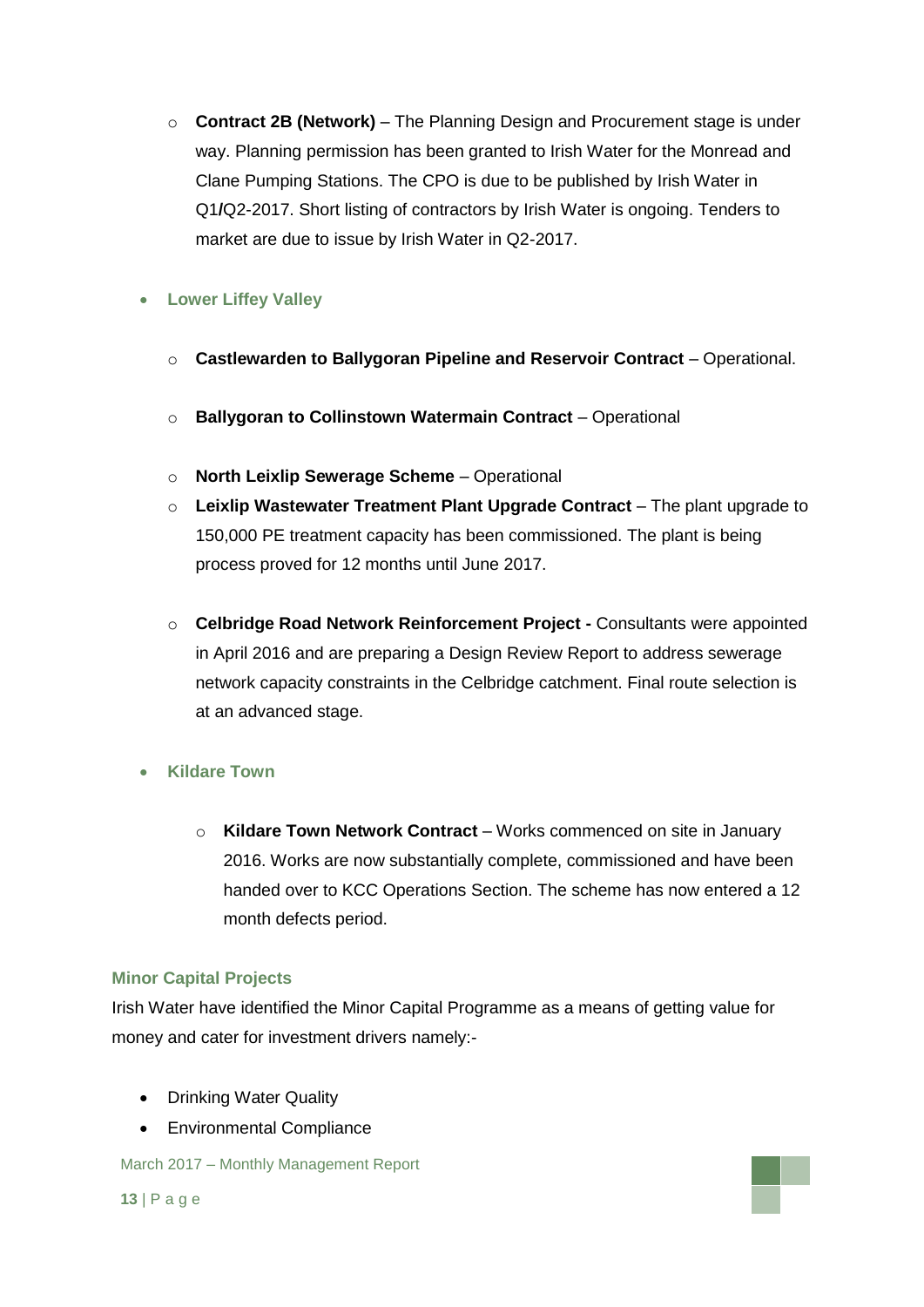- Water and Wastewater availability new developments
- **Business efficiencies**
- Asset condition and performance

Hence they have requested that Kildare County Council set up and lead a Minor Capital Team for delivery of such projects across the county. Kildare County Council has agreed a new Capital Project Team structure with Irish Water for the delivery of this programme over the next three years.

This is considered to be a positive development for the county as there is now an expectation that quite a number of minor capital projects will be given approval, in response to KCC's ability to deliver such schemes locally.

Many smaller treatment plants require up-grades for compliance purposes and to cater for future housing developments. In addition, schemes in water supply areas will improve service to customers and help contain our leakage levels.

A total of 22 schemes have currently been approved by Irish Water for progression by Kildare County Council Minor Capital Team. The estimated value of works is in the region of **€7 million**. Five of these schemes have been completed by the team and several others have been placed on long term hold by Irish Water. The following is a list of active schemes in this area:-

- **Allenwood to Kilmeague Mains Replacement** Advance works at Allenwood Crossroads have been carried out in collaboration with KCC Roads & Transportation upgrade works to prevent the requirement of disturbing a newly laid tabletop ramp. Site Investigation works have been completed. Design works are currently being finalised by KCC.
- **Allenwood Vacuum System Modification & WWTP Upgrade -** An engineering consultant is progressing design and site investigation works. The planning application is also being prepared by the Consultant. This is a combination of two ANBs.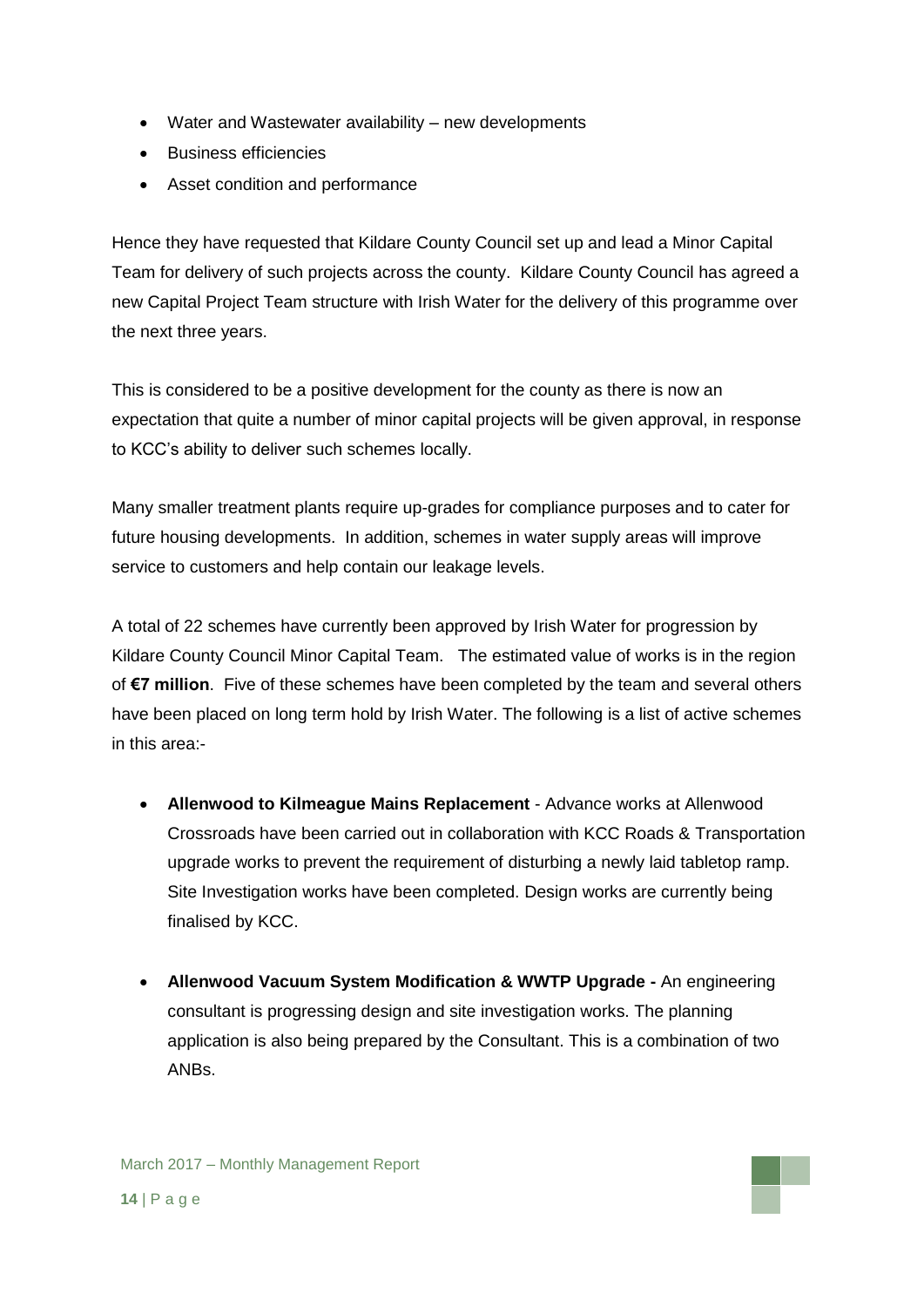- **Athy Wastewater Treatment Plant Upgrade** A topographical survey and site investigation works have taken place. Design works and planning are being progressed by an engineering consultant. A Recommendations Report to construct an Inlet Balancing Tank has been prepared by the Consultant.
- **Kildare Town Backyard Services** The design is currently being finalised and will be ready for tender in mid-2017.
- **Maynooth Backyard Services** design also currently being finalised.
- **Coill Dubh WWTP up-grade** is currently at commissioning stage.
- **Crophill, Castledermot Cast Iron Replacement**  Approval was received for the replacement of 500m of cast iron watermain. A Contractor has been appointed and is doing the site investigation. Main contract will be complete in April/May.
- **Kilmeague Wastewater Treatment Plant Upgrade** An Engineering Consultant has been appointed to progress design options in conjunction with the Athy Wastewater Treatment Plant Upgrade. A Recommendations Report has been completed and treatment options are being confirmed prior to commencement of tender process for improvement works.
- **Rathcoffey, Milltown and Calverstown WWTPs** A Recommendation Report has been prepared by the appointed engineering consultant. KCC have progressed some minor manhole rehabilitation works to reduce network infiltration and a subsequent flow & load survey. The results of this additional flow & load survey will be used to help identify upgrade requirements.
- **Ladychapel Cross to Taghadoe Watermain** KCC are preparing the design and tender documents to progress this new watermain scheme. An archaeological assessment will be necessary for this contract and will be appointed in Q2-2017.
- **Maynooth Watermains Rehabilitation** A Consultant has been appointed to progress this scheme. A Contractor has been appointed for the works and is due to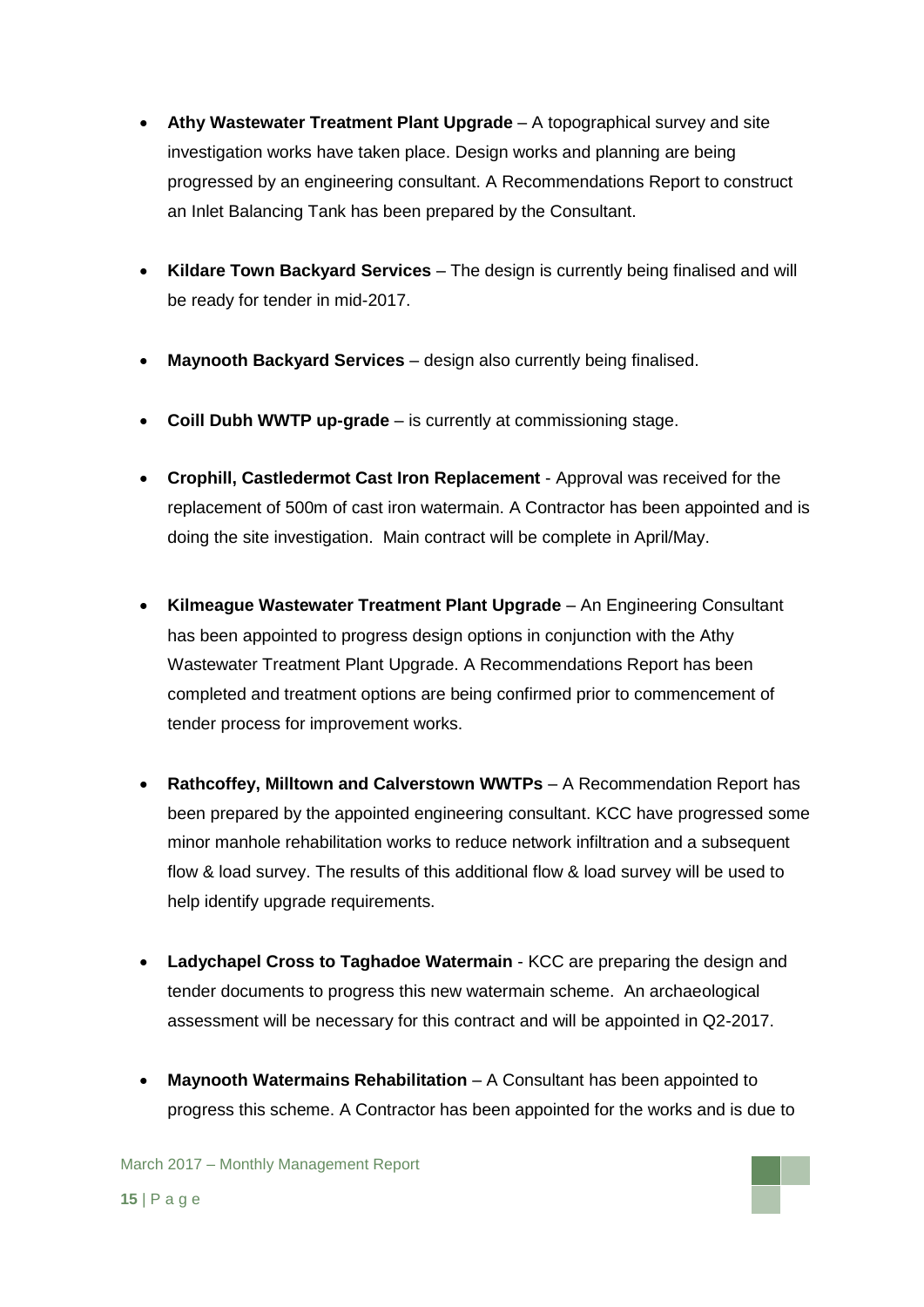commence the site investigation at the end of March. Advance works to remove lead services on the Dublin Road has been completed by KCC.

- **Monread Road Sewer Line Repair**  Approval was received for the replacement of 900m of foul sewer pipe. A contractor has been appointed and is carrying out the work at night.
- **Narraghmore Wastewater Treatment Plant**  Appointment of Contractors for improvement works at treatment plant is ongoing.
- **Oak Park, Narraghmore**  Preparation of Tender Documents for improvement works at pumping station and new rising main to Narraghmore WWTP ongoing.
- **Rathangan WWTP** Preparation of a Consultants Brief was prepared by KCC and has been submitted to Irish Water for tendering. The consultant will prepare a Condition Report and Recommendations Report identifying required upgrade works.
- **Red Bog Borehole Removal**  Approval was received to remove the Red Bog borehole source from operation and connection of the local network to the Poulaphouca Regional water supply. Works consist of the construction of a booster pump and approximately 2.5 km of watermain. Design and site investigation tender documents have been prepared and are ready for submission to Irish Water for tendering. An ecological assessment is required prior to tendering to ensure the proposed works do not adversely impact on the surrounding environment. The ecological assessment is due for completion in April.
- **Timolin WWTP** Preparation works for a Part 8 planning application has been prepared by KCC and approval will be sought. The proposed upgrade will then be tendered out to Irish Water's MEICA lot 5 framework for new package wastewater treatment plant, subject to Part 8 planning approval.

Several Schemes have been progressed to completion by the KCC Minor Capital Scheme. The following is a list of completed or almost completed schemes: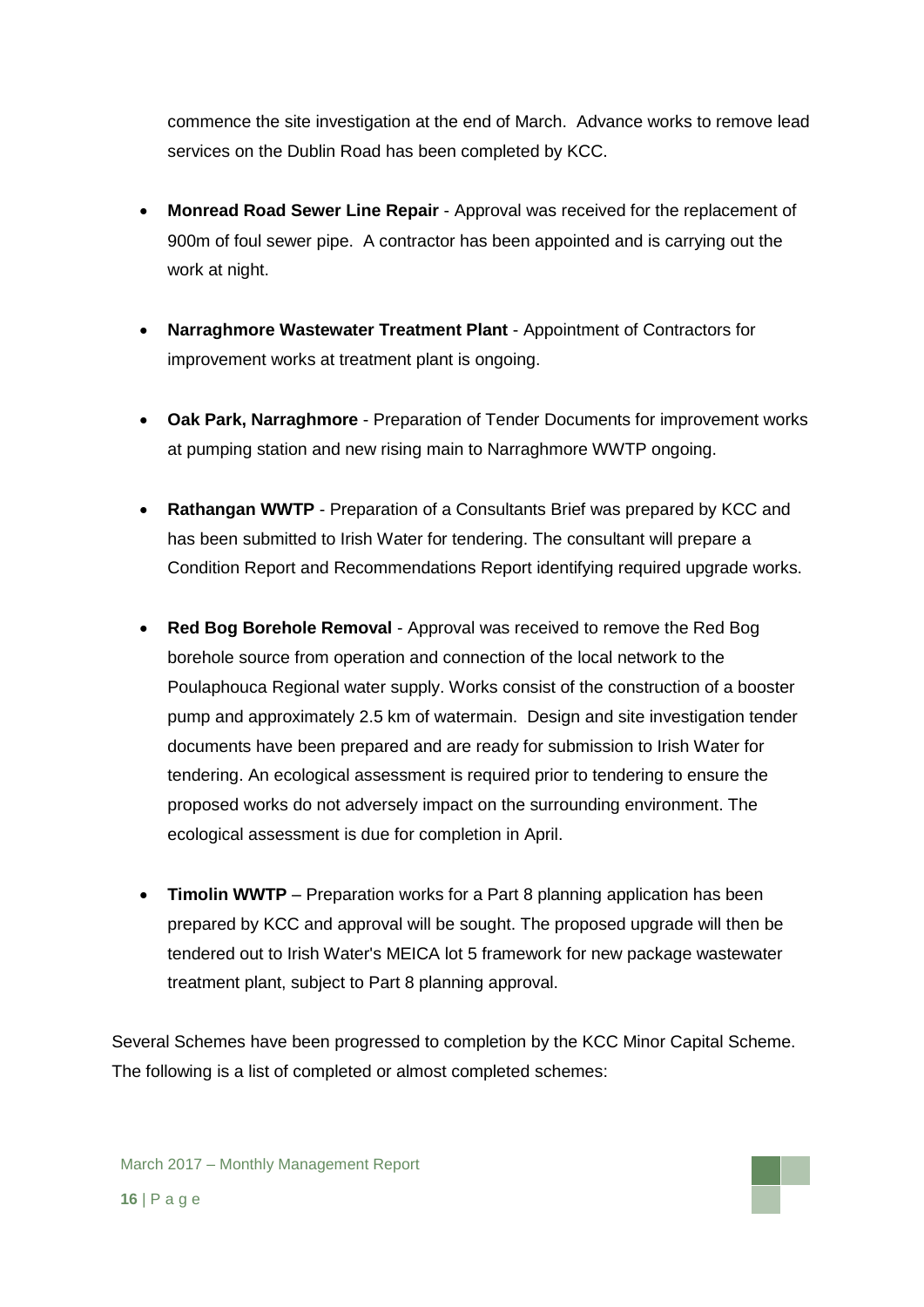- **Athgarvan Septic Tank Diversion** Construction of a new foul sewer is now completed thereby eliminating the requirement of a communal septic tank with its associated groundwater pollution potential and maintenance works. Final road reinstatement has been carried out and all works have now been completed. Final Account review has been completed and agreed.
- **Ballitore WWTP** Construction of access road and pipeline. All works have been competed on this scheme
- **Newhall Pumping Station Upgrade –** Works have been completed. Final Account Review ongoing.
- **Old Grange (Monasterevin) Watermain** The new watermain has now been laid and all houses connected to the new main. All outstanding works have been completed and final account payment to be closed out.
- **Tankardsgarden Pumping Station Upgrade** Works to replace pumps, control systems and flowmeters have been completed.
- **Newbridge Main Street Sewer Replacement** Works required due to ongoing operational problems and blockages. Initial blockages have been cleared. The appointment of a consultant to design the works has taken place and design works are ongoing to allow for long term improvement measures.
- **Emergency Showers & Eyewash Stations** The preparation of tender documentation for a county wide replacement at all water and wastewater treatment plants have been carried out.

The following non-Irish Water Schemes **(Unfinished Housing Estates)** have been progressed by KCC:

 **Cluain Dara, Derrinturn –** Construction of a pump station in the unfinished housing estate has been completed and commissioned. The scheme is now fully complete and Final Account being closed out.

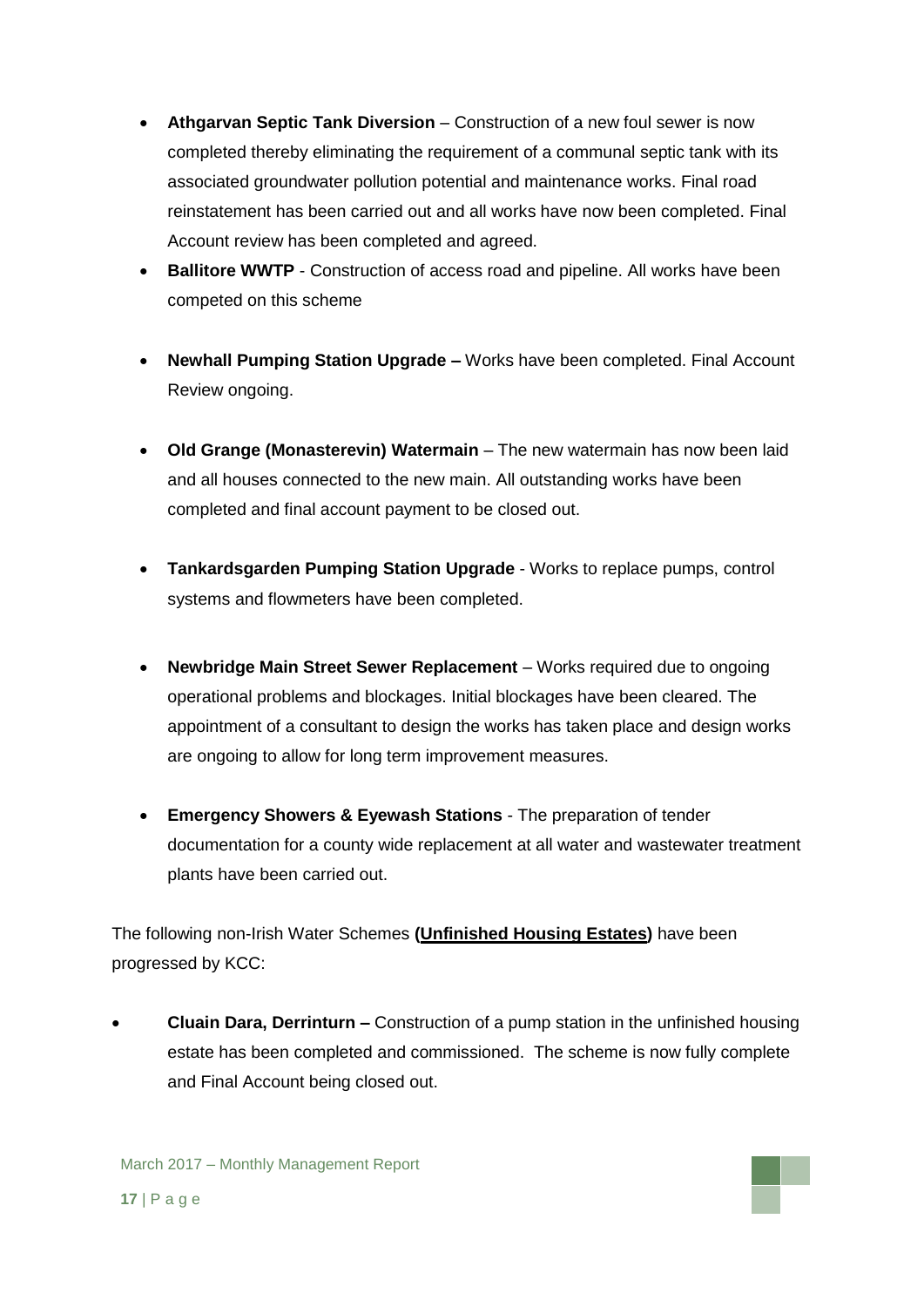- **Mill Brook, Timolin** Construction of a pump station in the unfinished housing estate has been completed and commissioned. The scheme is now fully complete.
- **The Paddocks Crookstown -** Exploratory survey/design work is ongoing for the connection of this estate to the public foul sewer. Should this be feasible and at reasonable cost, it is then proposed to decommission the existing treatment system. The scheme is subject to funding being provided.
- **Oak Park, Narraghmore –** Remedial works have commenced on site.

### **Rural Water Programme**

In 2016, the Department of Housing, Planning, Community & Local Government (formerly Department of Environment, Community & Local Government) announced a multi-annual funding programme for 2016 - 2018. Kildare Rural Water Section's funding submission for the Rural Water Multi-Annual Programme has been prepared and submitted. This identified proposed upgrade works at various group schemes throughout the county for each of the years from 2016 to 2018 inclusive.

Kildare County Council Rural Water Section met with Ballindoolin GWS in 2016 with an aim to progress proposed network upgrade works. This scheme was identified as a "shovel ready" scheme in the Rural Water Programme funding submission for that year. The interim grant funding allocation received allowed for the progression of works at Ballindoolin. The upgrading works for part of the Ballindoolin GWS were successfully completed in Q3 2016.

Taking in charge of group water schemes is now subject to approval of Irish Water and need to meet certain standard criteria. It is anticipated that several group water schemes will be taken in charge in 2017.

Works are proposed for 2017 at several group schemes, however confirmation of funding allocations for the Kildare Rural Water Programme have yet to be confirmed by the Department of Housing, Planning, Community & Local Government.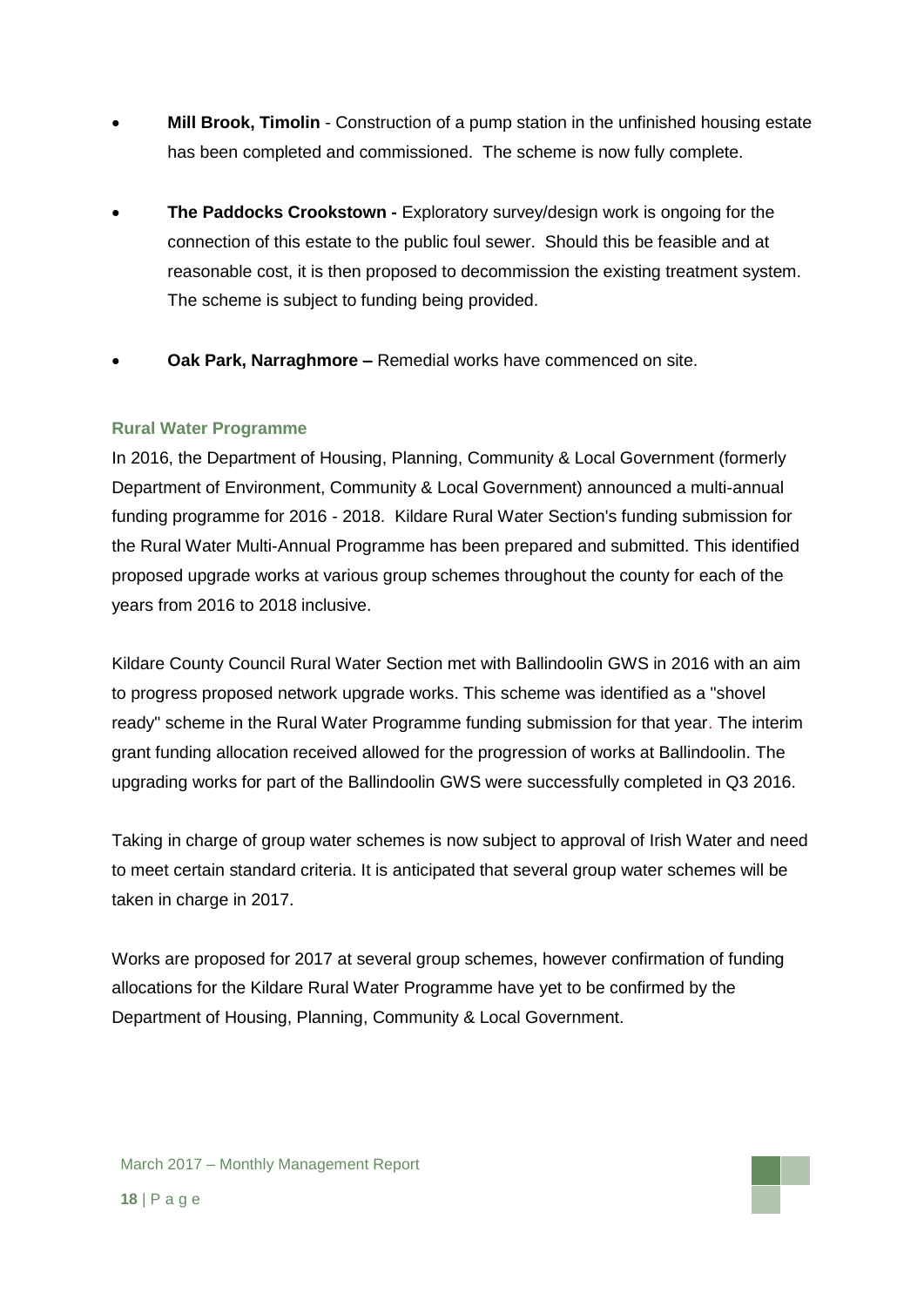### **Flood Protection**

- **Morell**  The final Feasibility Study, including the Cost Benefit Analysis, has received approval from the OPW subject to some minor changes, to which we have no objection. We have now submitted the Feasibility Study and outline planning strategy to the OPW. A formal submission will be made to An Bord Pleanála as soon as the OPW have approved funding for the scheme. A presentation was made by the Council to the OPW on the 10.2.2017 seeking funding approval and a positive outcome is anticipated. It is hoped that construction of this scheme will begin in late 2017/early 2018.
	- **Ballymore-Eustace Scheme** Complete.
	- **Hazlehatch** A meeting took place with Minister Canney and his officials on the 6.12.2016. The outcome was positive and it is hoped to progress the project by advertising for Consultants in Q2- 2017. In the interim, survey work will commence.
	- **Dara Park** Construction works and landscaping are now completed. The landscaping contract included the planting of 80,000 bulbs and over 100 trees. A certificate of substantial completion has been issued. Any snagging issues will be dealt with during the maintenance period. A detailed report was issued to the MD in this regard and a meeting will be arranged with local residents before further works commence.
	- **Oaks, Newbridge** A solution to the flooding issues have been identified and a consultant has been appointed to carry out detailed design. It is hoped that construction of the scheme will begin in summer 2017 and will include co-operation from Water Services and the MD office. This will be subject to funding.
	- **Johnstown**  complete.
	- **Ardclough** complete.
	- **CFRAM Programme** The final draft report was presented to the elected members at a special briefing held at 11.00 a.m. on Monday,  $24<sup>th</sup>$  October, 2016 prior to full Council meeting.

March 2017 – Monthly Management Report

**19** | P a g e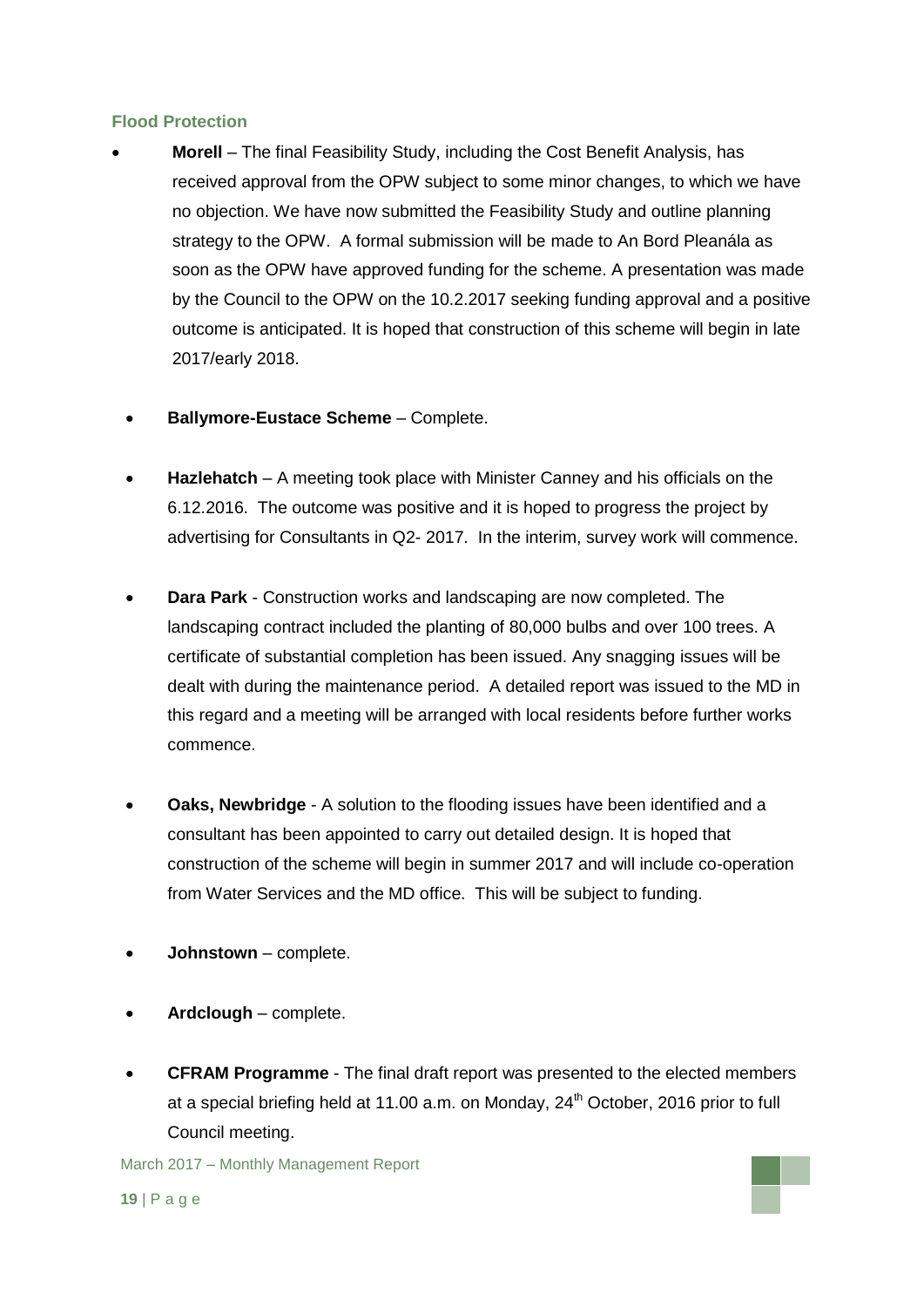- Draft plans for the South East Region (Barrow) were published on  $18<sup>th</sup>$  September and the consultation period has now closed.
- Draft plans for the Eastern Region (Liffey) were published on  $23<sup>rd</sup>$  September and the consultation period has now closed.
- The Draft Plans have identified flood management measures for the following towns:
	- o Leixlip
	- o Maynooth
	- o Celbridge
	- o Clane
	- o Newbridge
	- o Suncroft
	- o Castledermot
	- o Athy

A further study is recommended for both Hazelhatch and Naas. Once the Public Consultation period is completed and the submissions dealt with, the final plans will be sent to the relevant Minister for approval. They will then be sent back to the local authorities for adoption. Once adopted, we can apply to the OPW for funding of the schemes.

### **River Cleaning & Drainage Channel Maintenance**

This year's programme is now complete, with a significant number of channels cleaned, including 1.5km at Derrymullen, Allenwood and a pilot scheme on the Clonshambo, which aims to improve both flood protection and water quality. A meeting was held with representatives from Laois County Council to develop a co-ordinated approach to carrying out cleaning works on the River Barrow.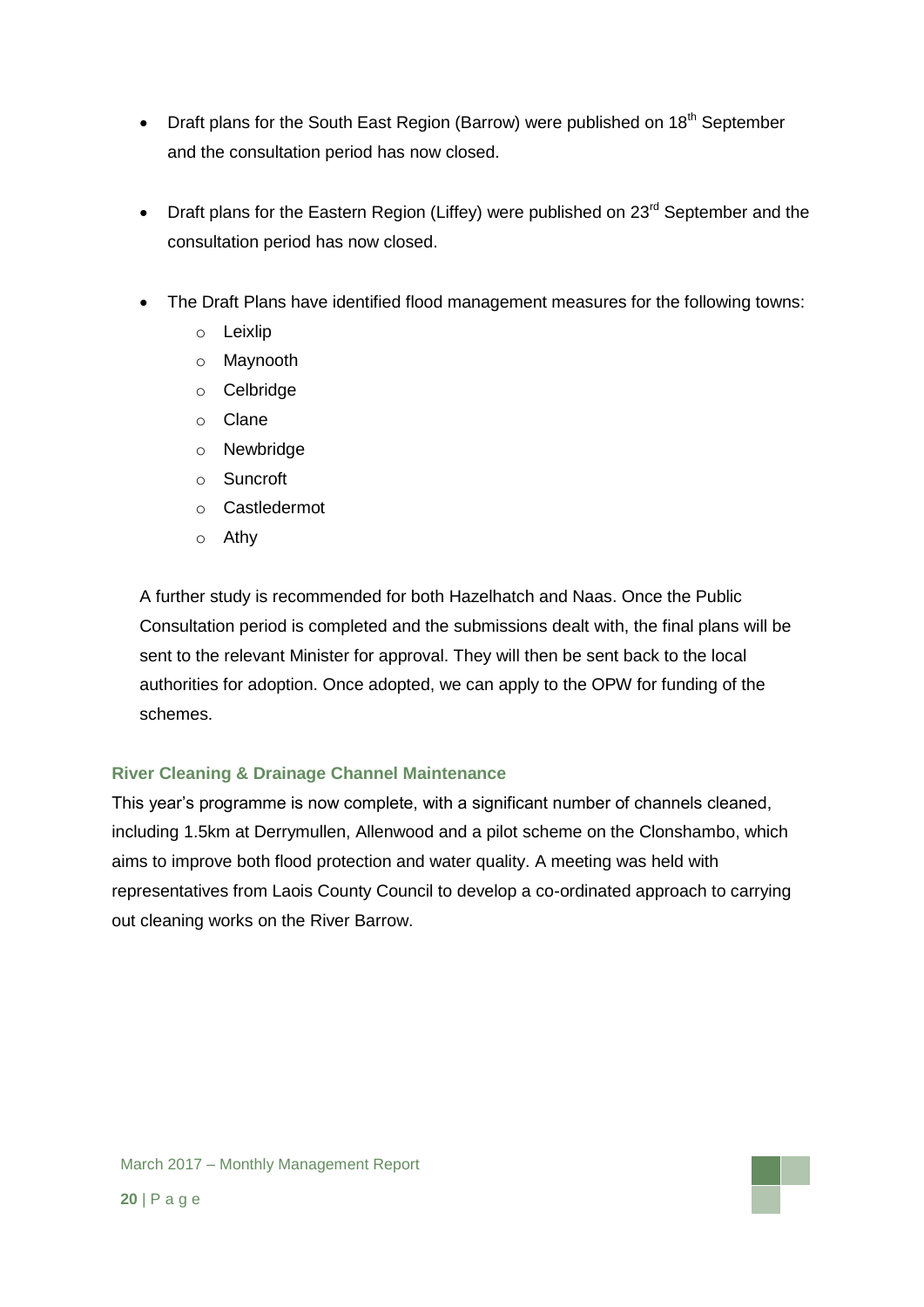### **ENVIRONMENT**

**Kilcock (Royal Canal)** – This facility has now re-opened.

### **Cemetery Extensions**

- **Staplestown –** complete
- **Ballybracken** complete
- **Crookstown**  Works commenced.
- **Newbridge**  Complete.
- **Derrinturn** Complete.
- **Lullymore** Complete.
- **Churchtown** Part 8 documents now being published and consultation is ongoing.
- **Athy (St Michael's new)** Up-grade of car parking area now complete. Further works to internal roadways including resurfacing and kerbing have been completed. The unauthorised entrance has been blocked. A final phase of work is now proposed.
- **Rathangan** land acquisition is currently being finalised and a draft design is now to hand. Part 8 process to commence shortly.
- **Leixlip** land acquisition being examined.

**Dog Control** – Design details relating to the proposed upgrade of the pound at Ballytore have finally been agreed. Discussions are ongoing with the owner with a view to agreeing financial arrangements and progressing the matter to Part 8 stage. Design aspects have since been finalised subject to any conditions which might be imposed by the Chief Fire Officer. Discussions are also ongoing with ISPCA regarding possible amendments to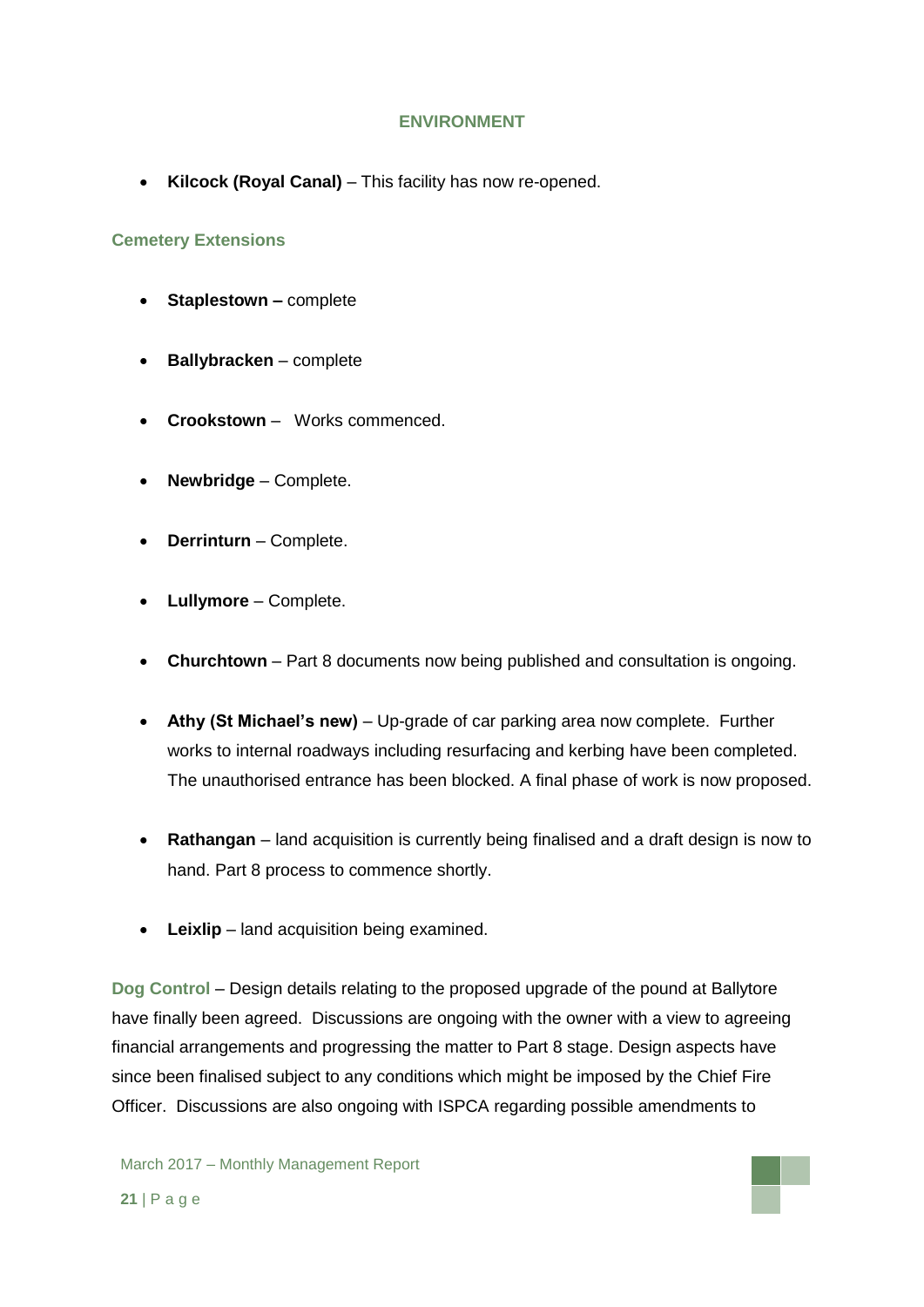Service Level Agreement as a result of the proposal. A further meeting with the ISPCA is scheduled for later this month.

**North Kildare Civic Amenity (Celbridge, Leixlip and Maynooth)** – The Environment Section has reviewed the suitability of sites within its ownership following an invitation for public expressions of interest. A preferred location is now being progressed at Kilmacredock Upper (beside existing road maintenance depot). Donnachadh O'Brien, Consulting Engineers, have been commissioned to prepare a preliminary design and layout. Draft proposals will be presented to the MD shortly.

**Emily Square Up-grade** – Two further consultation days have been scheduled as follows:

*March 10th (with local businesses owners) March 28th (as a wider public event)*

It has also been necessary to commission an Appropriate Assessment. \*Tidy Towns – A network meeting took place on the 25<sup>th</sup> January 2017. This was really well attended and particularly successful. A further event is now planned.

**Irish Business Against Litter -** Kildare Town has been voted the cleanest town in Ireland. This exciting result was achieved through the efforts of many associated with the town. It is a great boost to all towns and villages in the county and highlights the great work carried out by all concerned. The town also secured a prize of a sculpture to the value of €40K. Discussions are currently ongoing with the Tidy Towns Group regarding a range of proposed improvements with a view to taking full advantage of the momentum generated.

**Kerdiffstown -** Kildare County Council formally accepted responsibility for the management and remediation of the site on the  $5<sup>th</sup>$  June, 2015. Project planning has now been completed and the Project Management phase has commenced. The local community and the Municipal District have been fully briefed. The project team is now fully in place and Jacobs International have been appointed to provide technical assistance for seven tasks including end-use definition, EIA, engineering supports, demolition of dangerous structures etc.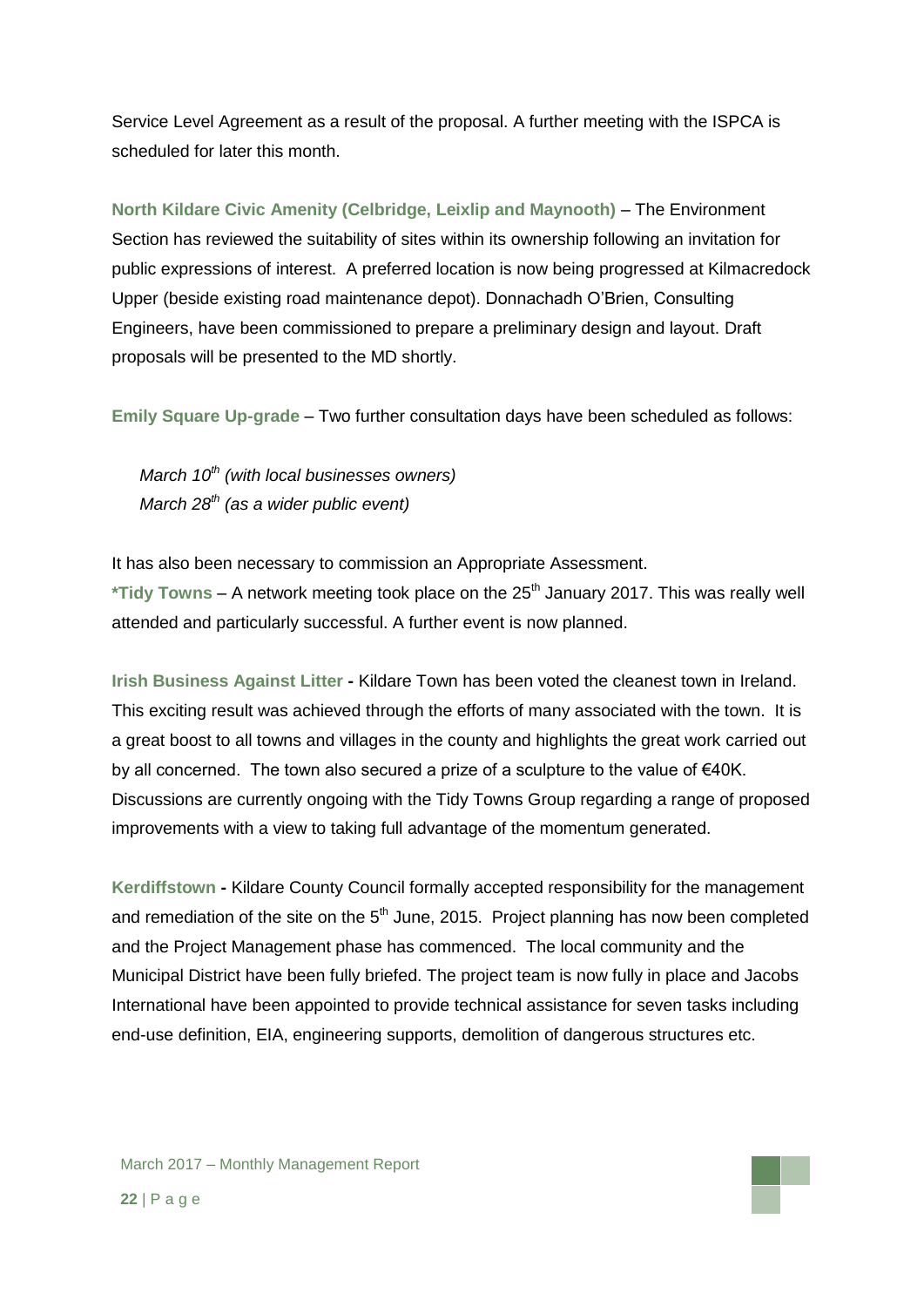### *1. End Use*

 $\circ$  A presentation on the final decision of the end use was presented to Naas Municipal District on Tuesday, 15<sup>th</sup> November, 2016 where it was announced (subject to statutory consents) that the end use will be a park with multi uses pitches, change rooms, playground and walking/running tracks.

### *2. Preliminary Design/Planning/EIA*

- o Outline design is now practically complete.
- o A final site shape/formation has been completed with the inclusion of the end use design of the park
- $\circ$  A public consultation for the purposes of the EIA was held in Lawlor's Hotel on Tuesday 7<sup>th</sup> March from 6pm to 9pm, where a presentation by the Kerdiffstown Team was also given of the project and of the draft design. The feedback received was all positive with good engagement from the public.
- o Environmental monitoring and background studies are complete for the Environmental Assessment but will continue to be monitored.
- o Contact has been made with statutory bodies.
- o It is still expected that all licensing and planning applications will be finalised at the end of Q1 – 2017 and ready for legal review before submission at end of Q2. We are currently on programme to meet these deadlines
- o A CPO process will be commencing in tandem with the EIA and documents are currently being drafted. Discussions with the people who may be affected has commenced.

### **Energy Management and Climate Change**

The Energy Management Team continues to progress a range of initiatives. All in all, the Council has reduced its energy consumption by 14% since 2009. The remit of the team has now been widened to include Climate Change Adaptation and the data gathering phase is now well advanced. The Climate Adaptation Plan is now being progressed by the team, with input from the SPC.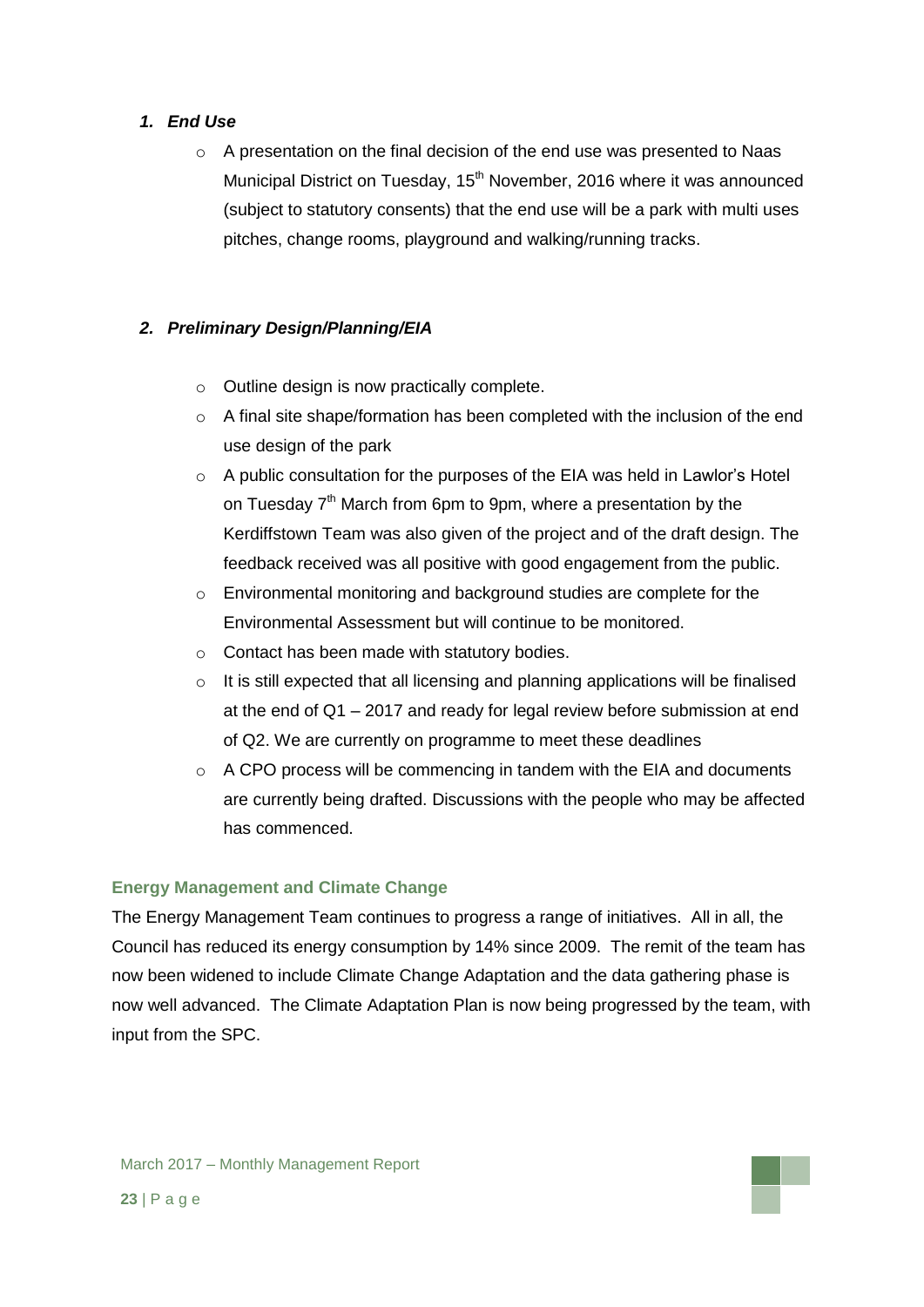### **Athy MD Initiatives**

- Subject to formalities, agreement has been reached with the owner of the Model School and KWETB regarding a proposal to converting part of the building (formerly VTOS) to an apprentice training centre. Design and tender documents have since been prepared. It is understood that the KWETB have secured funding in order that the project can proceed.
- The tender process has concluded in respect of the proposed new branch library (St. Dominic's Church) and a preferred Contractor identified. Works will commence shortly.

### **Roads, Transportation and Public Safety**

### **Local Infrastructure Housing Activation Fund (LIHAF)**

The formal announcement in regard to LIHAF funding will be made by the Department at the end of March.

### **Traffic Management Study - Maynooth**

AECOM are continuing with the preparation of a Traffic Management Study for Maynooth. The consultants presented their draft recommendations to the MD members in February 2017 and met the Maynooth MD members on 22<sup>nd</sup> February for a more detailed analysis session. A further meeting with the MD members is scheduled for 5<sup>th</sup> April.

It is intended that a final public consultation exercise will be held within the next 2 months.

#### **Naas & Sallins Parking Bye-Laws**

Parking Bye-Laws for Naas & Sallins were on public display until 17th January 2017. The closing date for submissions was 8th February 2017.

A draft submission report has been prepared with some site inspections required. Once these and the full report has been finalised it will be presented to the Naas MD with the draft parking bye-laws with any applicable amendments for their consideration.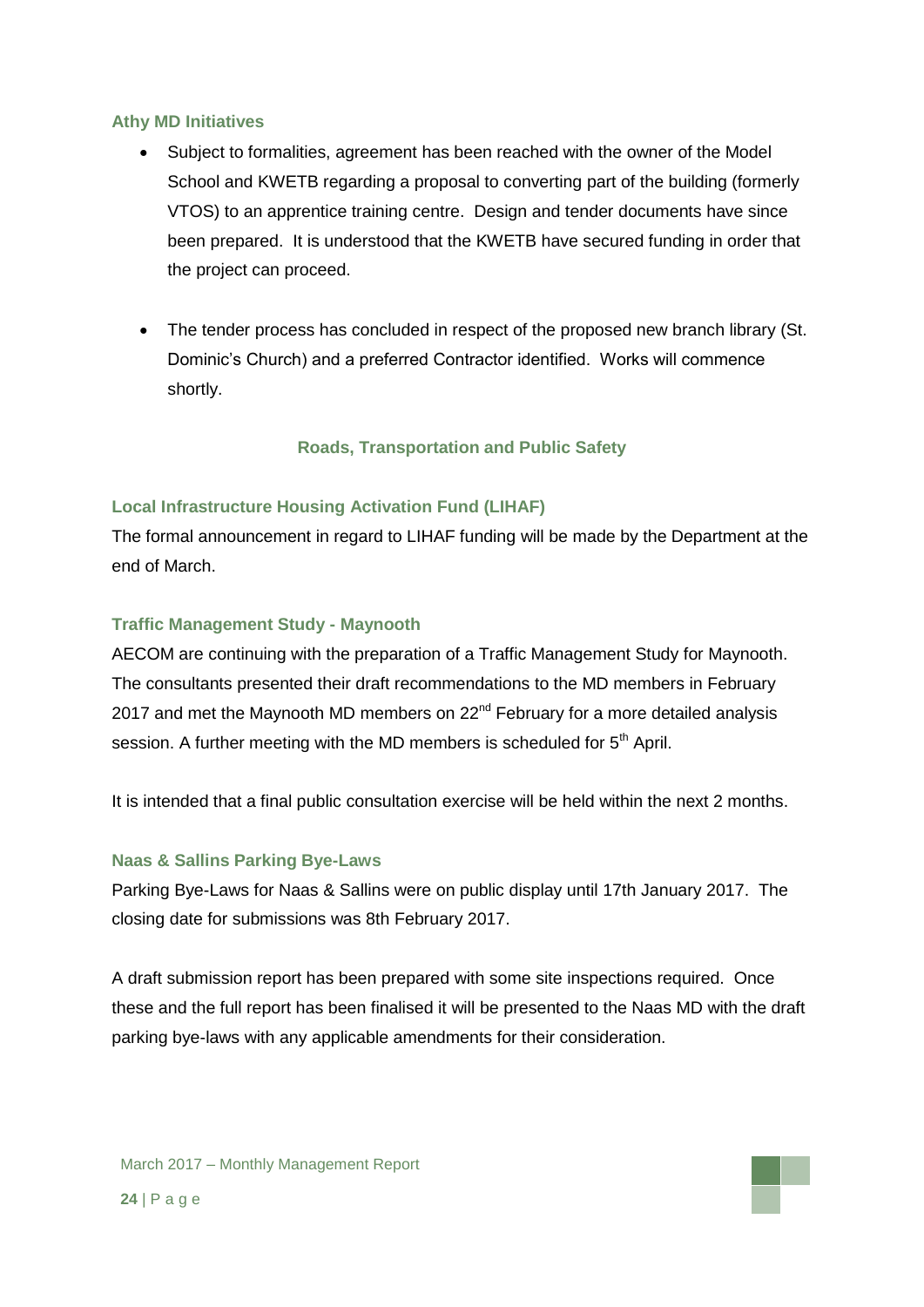#### **Proposed Parking Bye-Laws for Clane & Castledermot**

The drafting of Clane and Castledermot Parking Bye-Laws is in progress. It is expected that these bye-laws will be in draft form by the end of March and advertised in early to mid April.

#### **Newbridge, Kildare and Naas Sustainable Projects**

The NTA has agreed in principle to the provision of co-funding for both towns and are to revert back to the Council with an outline project brief.

### **Maynooth Northern Outer Orbital Route**

Rathoath MD members approved the Part 8 for the section of the Outer Orbital Route which connects the Moyglare Road with the Dunboyne Road in Maynooth. The Developer that has proposed to construct this section of the MOOR is now awaiting the outcome of discussions with Irish Water in regard to Water and Waste Water capacity issues.

Discussions were held with senior management from Irish Water in regard to the ongoing service issues across North Kildare on 15<sup>th</sup> February and we await the outcome of those discussions.

#### **Athy Distributor Route**

Preliminary Design, Business Case and Draft EIS were submitted to Department of Transportation Tourism and Sport (DTTaS) for approval. Following approval the scheme will be published to An Bord Pleanala.

### **Newbridge Link Road - Industrial Estate to Curraghgrange**

This project is now completed.

#### **Dublin Road Corridor, Naas**

The Council has appointed the consultant for the detailed design and contract documentation preparation phase of this project. Consultations with the Naas MD members and other stakeholders are being organised.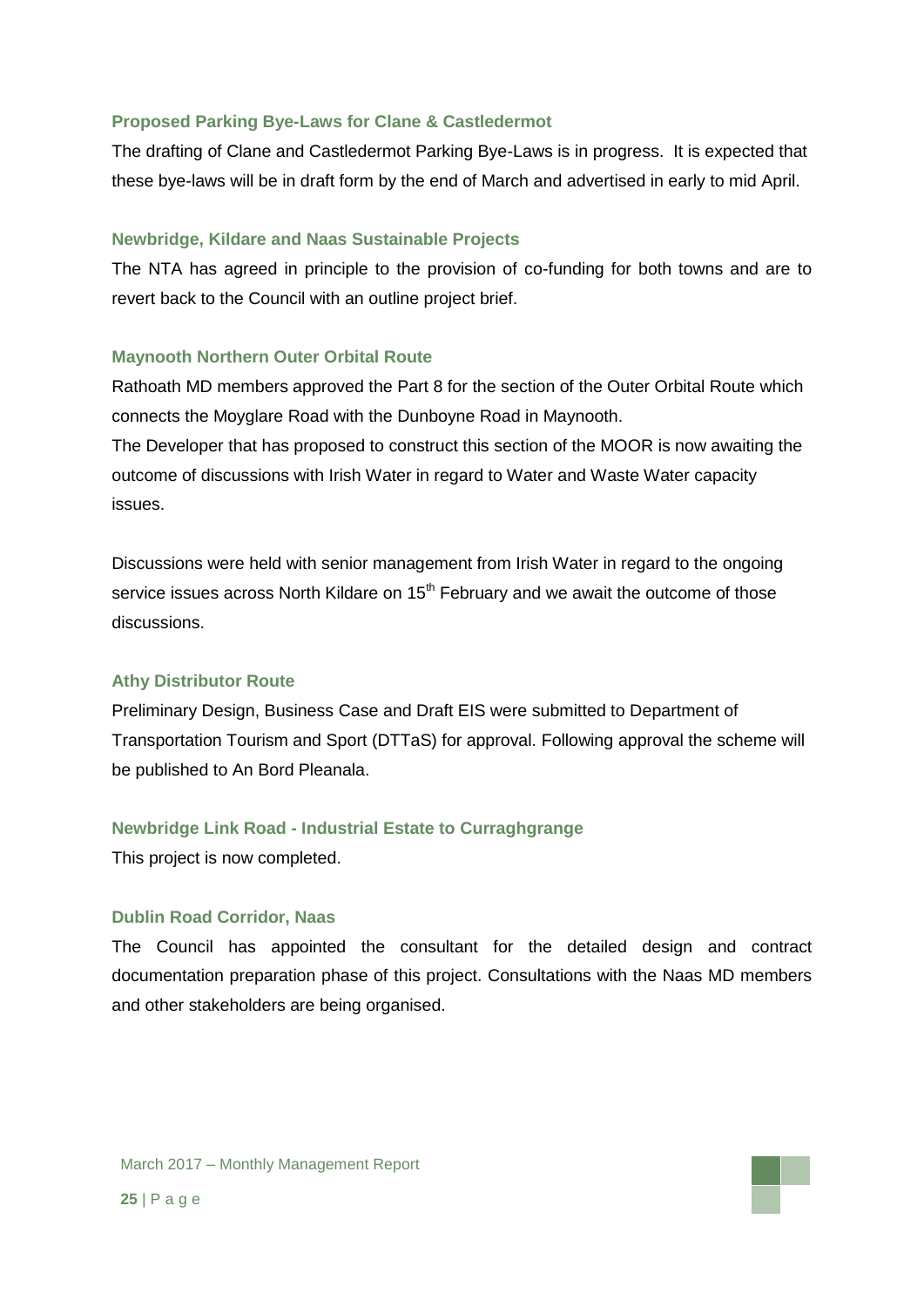### **NTA GDA Cycle Network Design (Naas)**

Three schemes are being progressed to Public Consultation Stage and this work is funded by the NTA.

The routes are:

- Naas to Kill
- Kilcullen Road, Naas
- Greenway from Newbridge Road (Naas) to Sallins train station along the route of the canal

The closing date for receipt of submissions for the Kilcullen Road, Naas Cycleway Part 8 was 16/12/16. The submissions report is being prepared by the scheme consultants for review by the Planning Section, before going before the Members of Naas Municipal District. An in committee consultation meeting is scheduled to take place on 21<sup>st</sup> March with the Naas MD members.

The Part 8 process for the Naas to Kill cycleway will commence in April/May 2017. A public information day was held on 18/01/17 and a report to the Naas MD Members will follow.

The Greenway from Newbridge Road (Naas) to Sallins train station is planned to go to Part 8 in Q2 2017.

## **M7 Naas to Newbridge Bypass Upgrade, M7 Osberstown Interchange and R407 Sallins Bypass**

As Members are aware the M7 Naas to Newbridge Bypass Upgrade and R407 Sallins Bypass projects have been included in the Department of Expenditure and Public Reform Programme entitled "Building on Recovery - Infrastructure and Capital Investment 2016- 2021". The Department of Transport Tourism and Sport (DTTaS) have agreed that both projects are to form one contract.

Contract documents were issued in December 2016 to the shortlisted pre-qualified contractors. This process is in preparation for award of the construction contract in Q2 2017 which remains subject to provision of funding from both funding agencies, DTTaS and Transport Infrastructure Ireland (TII). The construction contract duration is approximately 30 to 36 months.

March 2017 – Monthly Management Report

**26** | P a g e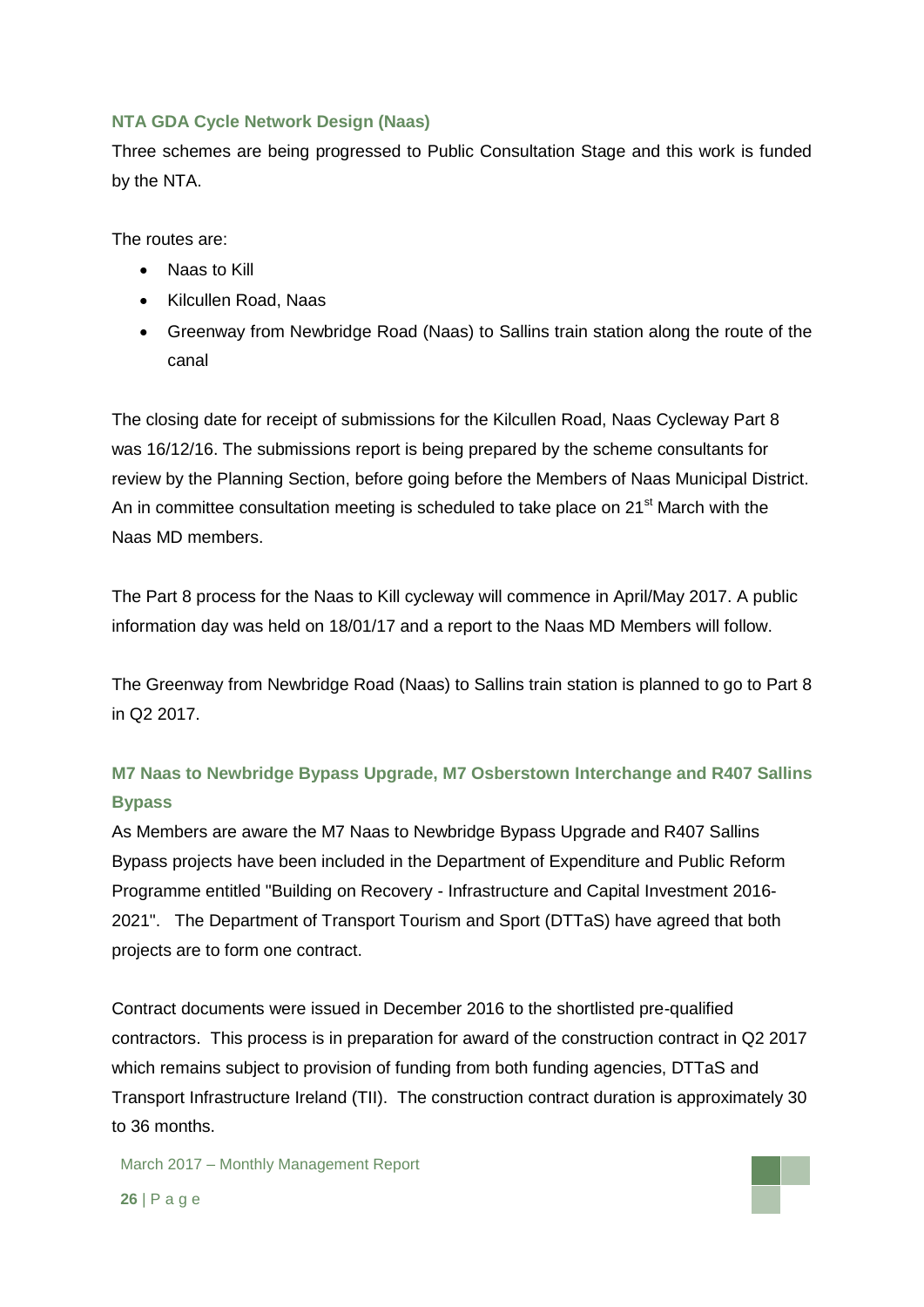Notices to Treat for the M7 Naas to Newbridge Bypass Upgrade, the M7 Osberstown Interchange and R407 Sallins Bypass were issued in December 2015. Land negotiations are continuing. Advanced works/testing are underway in preparation for the main contract. This includes landowner accommodation works, archaeological testing, ground investigation, the Sallins Railway underbridge and the M7 hard shoulder strengthening (complete).

### **Royal Canal Greenway between Maynooth and Dublin County Boundary**

The Part 8 report for this scheme was approved at the October 2016 full Council meeting. A procurement competition for the appointment of consultants is now complete and Atkins Consultants have been appointed. The project team have begun design preparation work. This scheme will consist of the construction of a cycleway and pedestrian facility along the canal tow path. The scheme is 8.4km in length and will consist of a 2.5 to 3m wide shared walking and cycling facility.

### **Replacement of the Machinery Yard**

The KCC Machinery Yard and Stores is currently located in Newbridge. It is proposed to relocate the Machinery Yard and maximise the use of the existing site in Newbridge. An engineering firm has been appointed to manage the detailed analysis, design, site selection, planning and relocation processes.

### **Fire Service**

### **Incident Statistics for Kildare Fire Service**

| <b>Operational Calls</b> |                         |                 |  |  |  |
|--------------------------|-------------------------|-----------------|--|--|--|
| <b>Station</b>           | <b>Total Calls 2016</b> | To date in 2017 |  |  |  |
| Newbridge                | 446                     | 68              |  |  |  |
| <b>Naas</b>              | 484                     | 68              |  |  |  |
| Athy                     | 262                     | 45              |  |  |  |
| Maynooth                 | 319                     | 46              |  |  |  |
| Monasterevin             | 190                     | 30              |  |  |  |
| Leixlip                  | 235                     | 25              |  |  |  |
| <b>TOTAL</b>             | 1936                    | 282             |  |  |  |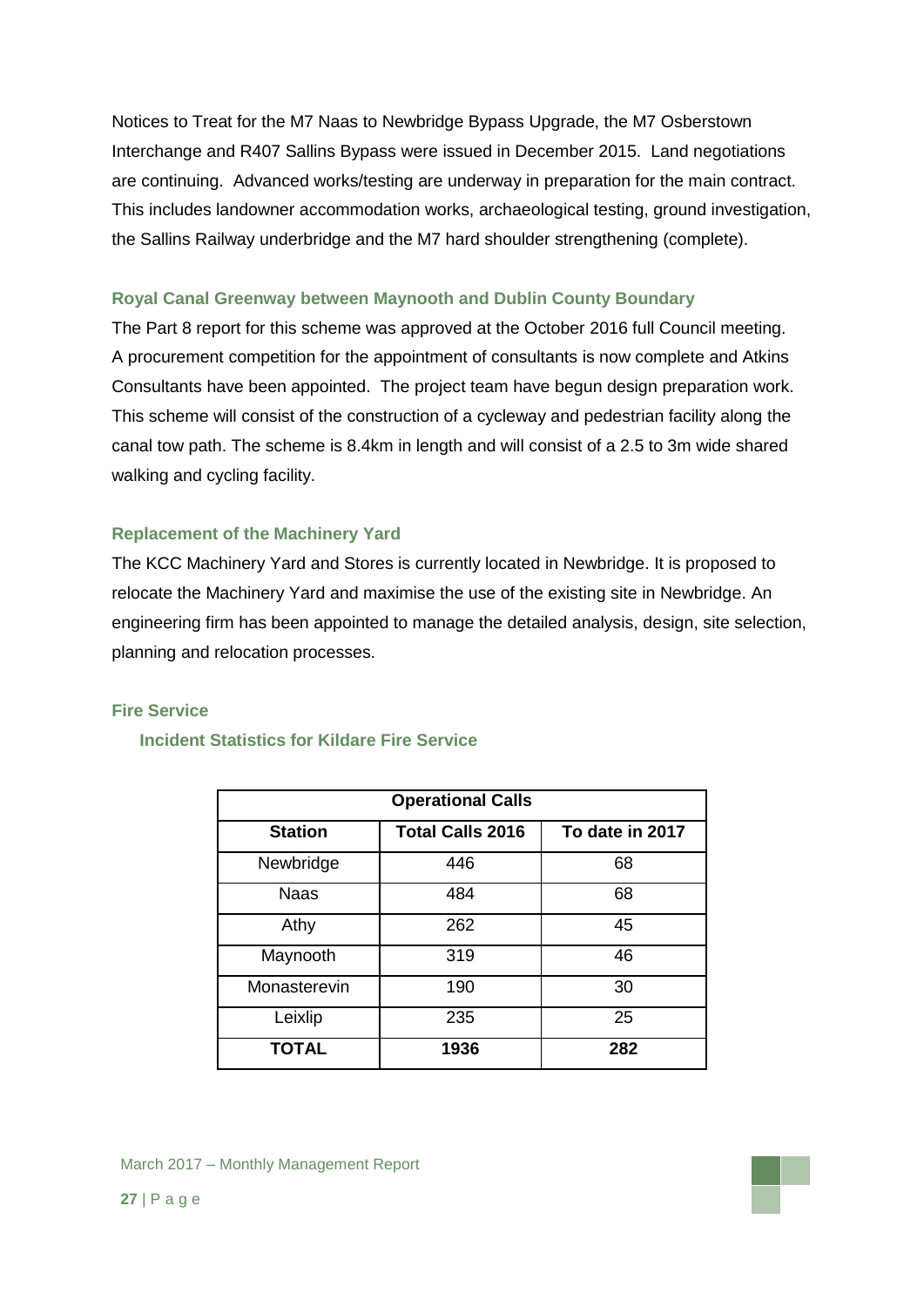|                | <b>Operational Calls 2017</b> |     |              |              |            |      |
|----------------|-------------------------------|-----|--------------|--------------|------------|------|
| <b>Station</b> | Jan                           | Feb | <b>March</b> | <b>April</b> | <b>May</b> | June |
| Newbridge      | 35                            | 33  |              |              |            |      |
| <b>Naas</b>    | 39                            | 29  |              |              |            |      |
| Athy           | 25                            | 20  |              |              |            |      |
| Maynooth       | 30                            | 16  |              |              |            |      |
| Monasterevin   | 12                            | 18  |              |              |            |      |
| Leixlip        | 17                            | 8   |              |              |            |      |
| <b>TOTAL</b>   | 158                           | 124 |              |              |            |      |

### **Fire Safety**

|             | <b>No. Inspections</b> | <b>No. Premises Inspected</b> |
|-------------|------------------------|-------------------------------|
| 2016        |                        |                               |
| <b>2017</b> |                        |                               |

|      | <b>No. Fire Safety Complaints</b> |
|------|-----------------------------------|
| 2016 | 19                                |
| 2017 |                                   |

### **Civil Defence**

- Kildare Civil Defence assisted at 3 community events in February
- A number of volunteers attended an All Services Exercise in Waterford City which tested all types of skills i.e. Communications, Boat Unit Search Skills, Auxiliary Fire Service & Casualty.
- Finalising details for Regional Exercises on Saturday 1<sup>st</sup> of April 2017 in Naas.